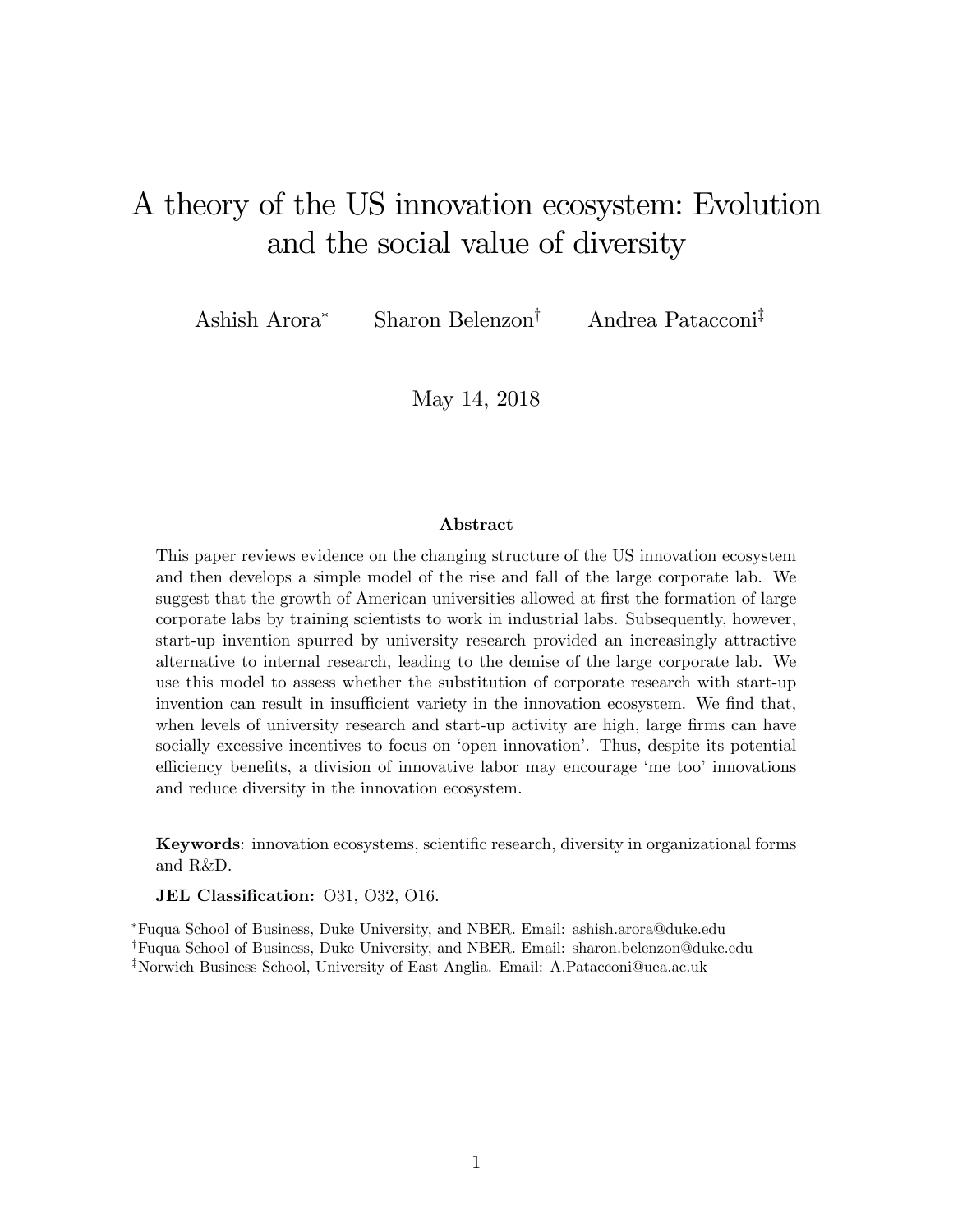Science is, surely, a very practical activity but, typically, only in the long-run (Rosenberg, 1991: 337).

### 1 Introduction

This paper brings together three themes that featured prominently in Nathan Rosenbergís research: (i) The economic importance of science (e.g., Rosenberg, 1974, 1990; Rosenberg and Nelson, 1994) (ii) the idea that technological advance proceeds through the interactions of many actors in an innovation system (e.g., Mowery and Rosenberg, 1993, 1998; Nelson and Rosenberg 1996), and (iii) that diversity and experimentation are very important to the process of technical change and economic growth (e.g., Rosenberg and Birdzell, 1986; Rosenberg, 1992).

In a paper provocatively titled "Why do firms do basic research (with their own money)?" Rosenberg (1990) focused on the apparently anomalous phenomenon of corporate research. Somewhat ironically, corporate research had already in decline from its zenith in the 1980s (e.g., Coombs and Georghiou, 2002; Mowery, 2009, Arora, Belenzon and Patacconi, 2018). University spin-offs and other start-ups, often funded by venture capital, were emerging as important innovators (e.g., Drake, 2014). The Bayh-Dole Act of 1980 has also encouraged universities to patent and licence their technologies, contributing to entrepreneurial dynamism in the US. Mowery (2009: 1) argues, and we agree, that in many ways these developments have not create an entirely new system, but rather "revived important elements of the industrial research "system" of the United States in the late 19th and early 20th centuries", where large corporations mainly relied on small inventors and technology markets to provide growth opportunities.

In this paper, we follow Mowery and review the evidence on the changing structure of the US innovation ecosystem, including recent evidence that has since become available. We then propose a simple model that highlights linkages between university and industry research, and can capture the rise and fall of the large corporate lab. Large firms invent either through research carried out inside their labs or by partnering with start-ups (open innovation). Invention by start-ups is spurred by university research.<sup>1</sup> We suggest that universities initially contributed to the growth of large corporate labs by training scientists that corporations could

<sup>&</sup>lt;sup>1</sup>The model could equivalently be interpreted as one where large firms acquire start-ups and then refine and commercialize their inventions.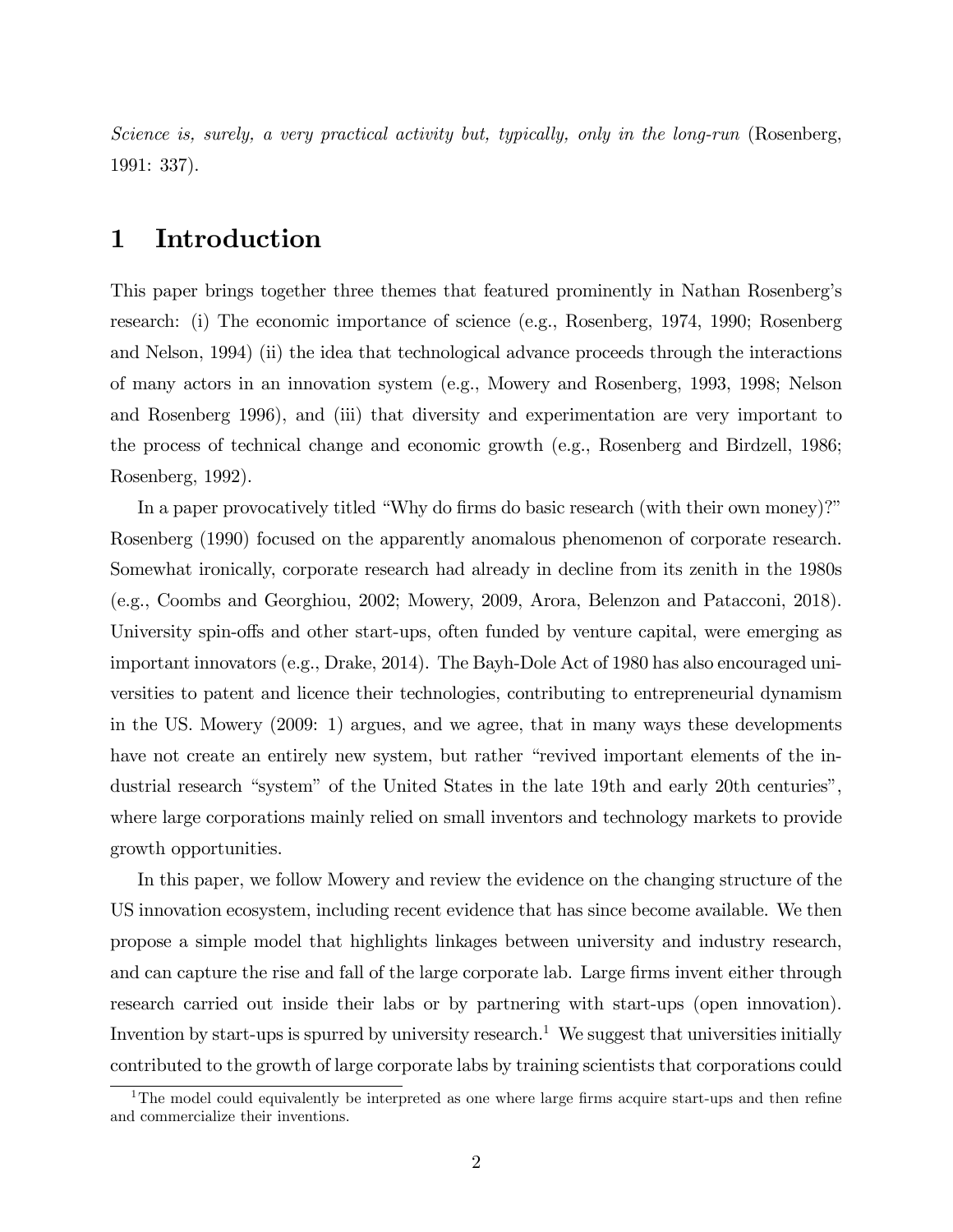hire. Over time, however, university research reduced the incentives to invest in corporate labs by providing an increasingly attractive alternative: start-up invention. Note that in our model technology markets provide most of large firms' inventions both early on and in later periods. The reason, however, is different. Early on technology markets are thin but setting up a large corporate lab is prohibitively costly due to lack of human capital. Later on hiring scientists becomes relatively cheap but technology markets become even more attractive.

We use this model to address a fundamental issue in the innovation literature: "whether markets, left to themselves, are likely to spawn a socially desirable degree of firm [and innovation] heterogeneity" (Holbrook, Cohen, Hounshell and Klepper, 2000: 1017). There are two types of heterogeneity in our model. First, large firms and start-ups may focus on different types of problems. For instance, large firms may work on improving the architectural aspects of a product, while start-ups may focus on improving specific components. We call this heterogeneity in types of inventions. Second, even though multiple start-ups can work on improving a single component (so that their inventions are substitutes), they may do so by pursuing different approaches. This *heterogeneity in approaches* also benefits society because it ensures that, even if one start-up fails, another may succeed.

We find that in some cases large firms over-invest in internal research and engage too little in open innovation (compared to what a social planner would do), and in other cases large firms under-invest in internal research and engage too much in open innovation.

Large firms tend to engage too little in open innovation because the rents from successful collaboration are shared with partners. As such, large firms tend to value collaboration too little compared to the social planner and tend to over-invest in internal research. Counterbalancing this effect, however, there are appropriability considerations, which may give large firms excessive incentives to engage in open innovation. These excessive incentives stems from the fact that a large firm still gains something from commercializing a start-up invention, even when other similar inventions are plentiful. There is a wedge between private and social returns from innovation, because firms care about winning market share (so that substitute, 'me too' inventions can be profitable as well), whereas society only cares that one of these inventions is brought to market. Because of this effect, open innovation can become an excessively attractive alternative to internal research, and large firms may under-invest in internal research. In this case, we have too little heterogeneity in types of inventions (too little internal innovation and too many similar start-up innovations), although the heterogeneity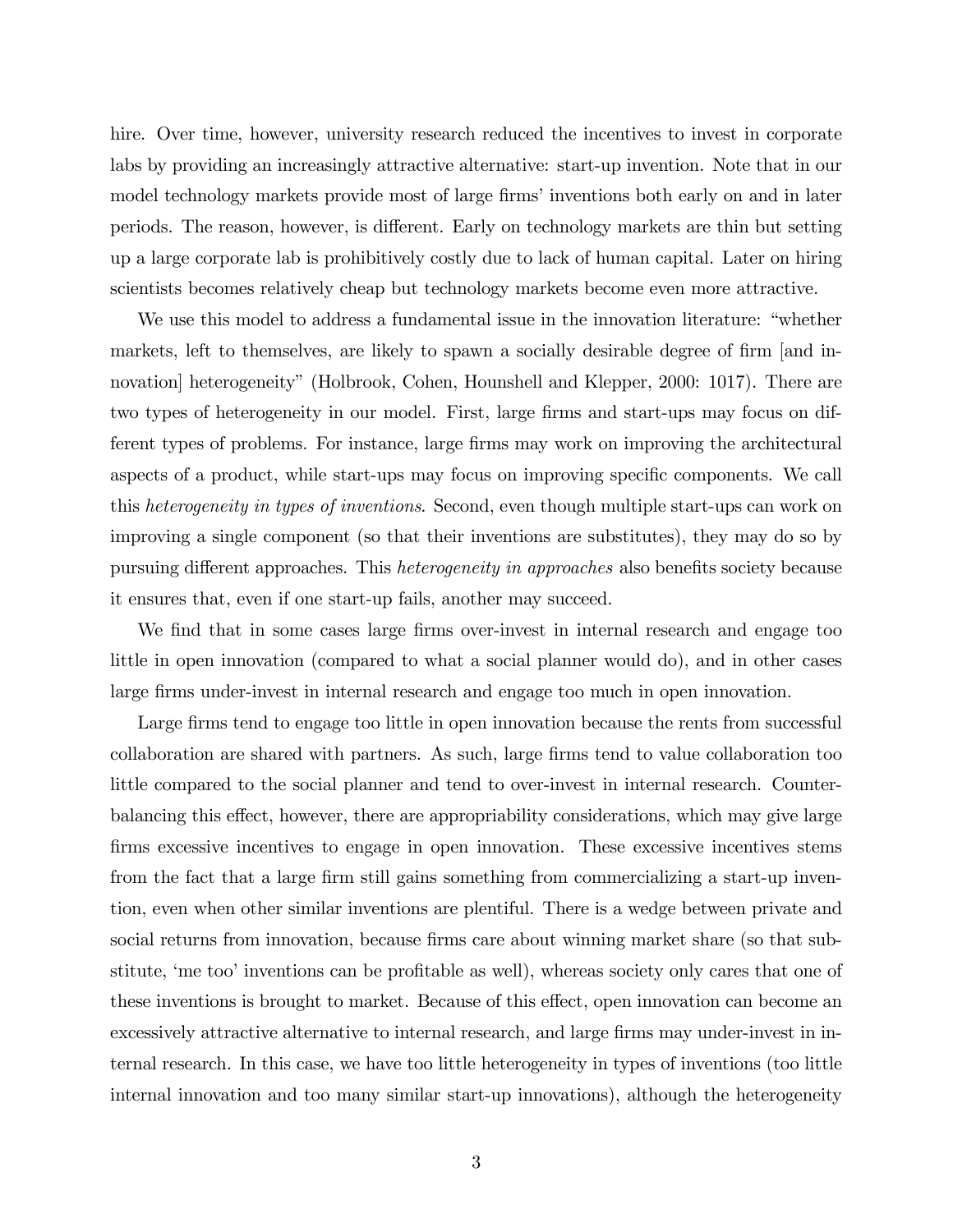in approaches associated with start-up invention can in principle also benefit society.

The model suggests that over the last quarter of a century, the US economy may have transitioned from a situation where investments in internal research were excessive to a situation where internal research is now underfunded (from society's viewpoint). The growth of American universities has created a vibrant start-up ecosystem, but the risk of underinvestment in internal research is most salient precisely when start-up invention is plentiful. In that case, the open innovation strategy of large firms can result in innovations that the market would have generated anyway. Society would benefit if large firms invested more of their resources in internal research.

To maintain focus, our model neglects the considerable challenge of managing research in large, for-profit firms. These challenges include not only the potential agency conflicts between managers and investors, though these are considerable, but also the conflicts between the need to allow researchers to pursue speculative long-term projects and the incentives and culture of focusing on directly commercially relevant activities. Hounshell and Smith (1988), Kay (1988), and Hoskisson, Hitt and Hill (1993) provide useful discussions of these and other issues in the management of research.

# 2 Evolution of the US innovation ecosystem: A historical perspective

Over the last 150 years, the United States rose from a relatively backward position in science and technology to a position of undisputed pre-eminence. In this section we summarize the development of the US scientific-industrial complex, which has been extensively described by, inter alia, Nelson and Rosenberg (1994, 1996), Hounshell (1996) and Mowery (2009). We supplement their accounts with more recent data, including evidence reported in Arora et al. (2018).

Our discussion focuses primarily on research, rather than development, and highlights the changing roles of three key actors in the US innovation ecosystem: universities and other public research institutions, such as the Federal labs and the National Institute of Health (henceforth, "universities" for short), large corporations and their corporate labs (henceforth, "large firms"), and (iii) individual inventors, small firms and science-based startups (henceforth, "small firms" or "start-ups"). We largely neglect the very important role of federal government in identifying strategic technology areas and promoting research and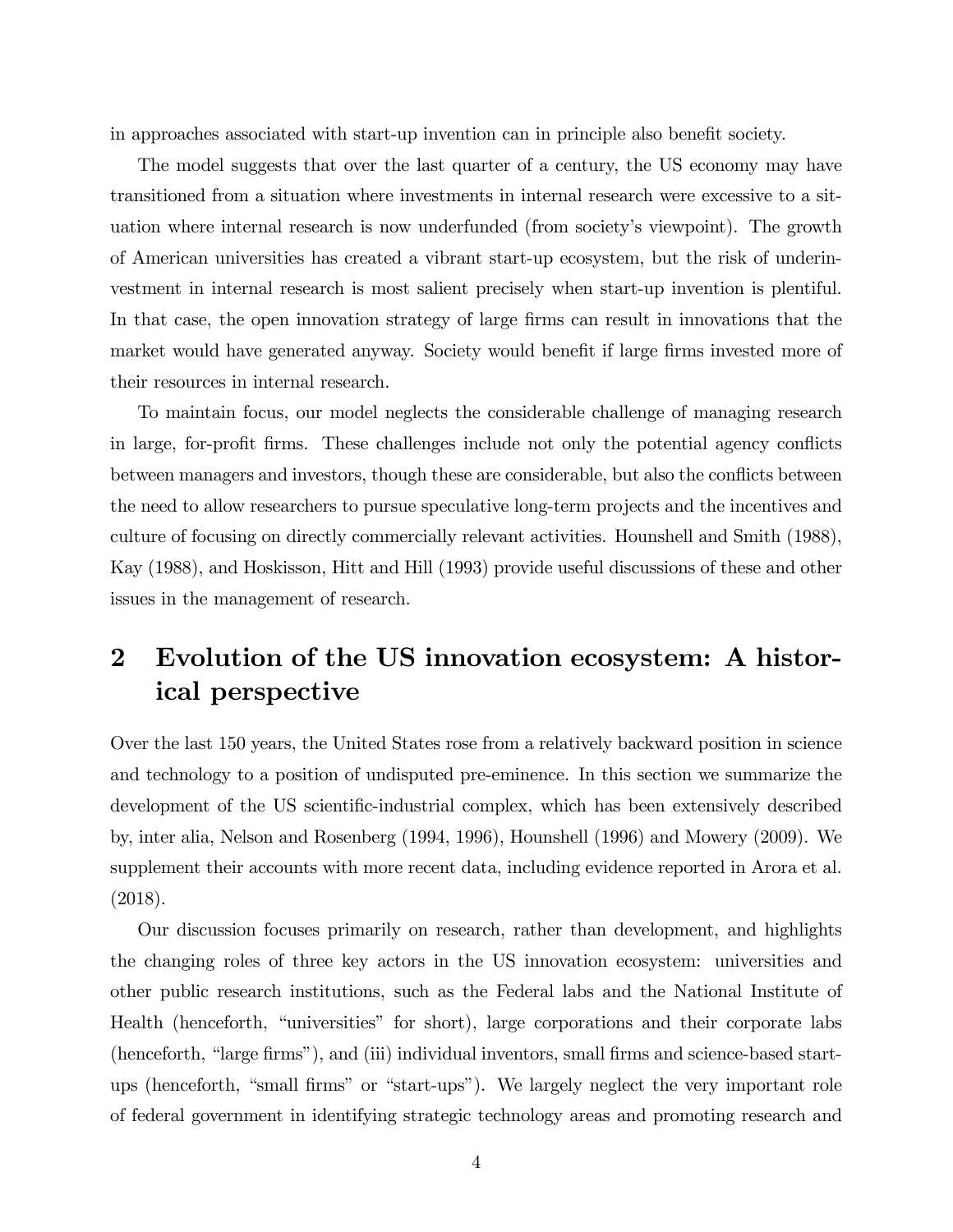innovation in those areas. See, e.g., Mowery (2010), Mazzuccato (2013) and Klepper (2016, chapter 5) for more on this.

We higlight two key trends: the rapid growth of the American system of higher education, and the rise and fall of the large corporate lab. The rise of the large corporate lab also coincided with a decline in the importance of technology markets, while its fall was accompanied by a resurgence of these markets and by an increasing role of small firms in the US innovation ecosystem.

Following Mowery (2009), we divide our discussion into three periods: 1870-1940, 1940- 1980, and 1980-to date.<sup>2</sup>

### 2.1 1870-1940: Early development of the US scientific-innovation complex

American universities had, from the early days of the republic to the end of World War II, a widespread reputation for being oriented toward "practice and vocation" (Rosenberg and Nelson, 1996: 88). Colleges catered to the needs of the their communities by teaching subjects such as agriculture and home economics, while research and training also tended to reflect the demands of local industries. By the 1920s, the University of Akron, for instance, trained personnel for the local rubber industry and became well known for its research in the processing of rubber. The universities of Kentucky and North Carolina did extensive work on developing technologies for the tobacco industry (Rosenberg and Nelson, 1996). Scientists at the University of Oklahoma pioneered the use of reflection seismology for oil and gas exploration in the 1920's and to this day the University of Oklahoma boasts one of the leading petroleum engineering programs in the US. But despite these and other examples of excellence, it is fair to say that American universities lagged well behind their leading European counterparts in terms of research quality. Perhaps the most revealing indicator in this respect was the fact, noted by many observers, that most of Americaís leading scientists got their training in Europe.

To some extent, the close intertwining between universities and local communities was a consequence of limited federal funding, which increased universities' reliance on state and

<sup>&</sup>lt;sup>2</sup>As in most long-term historical processes, identifying specific start and end dates for given periods is difficult. Mowery (2009), for instance, takes 1985 as the start date of the third period in the development of industrial R&D in the US. We chose 1980 because (i) it is simpler to divide the whole period of analysis (1870-to date) in decades, and (ii) the Bayh-Dole Act and other important institutional developments took place in the early 1980s.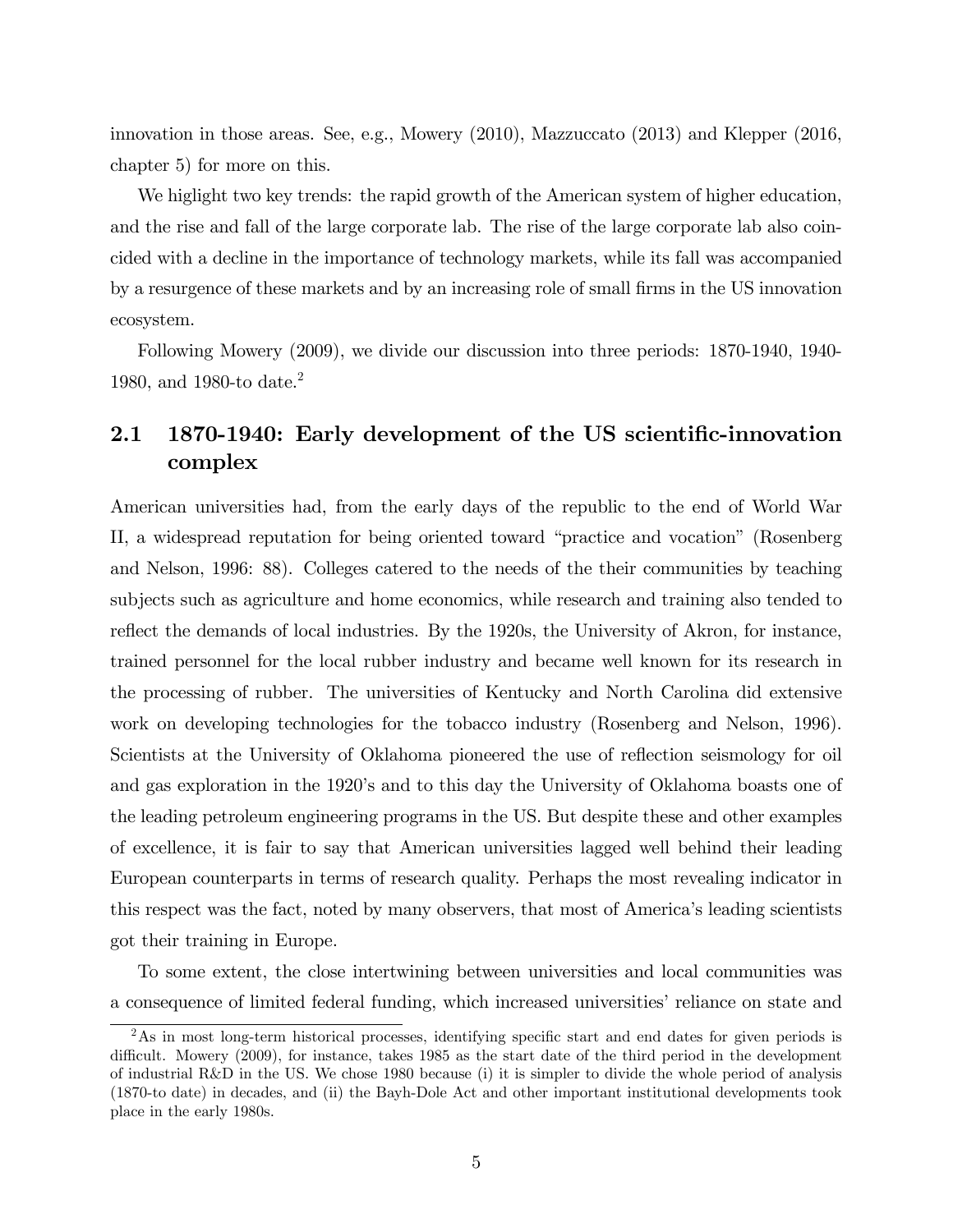industry funding. The connection was so strong that, according to some observers, a large share of American university research was essentially industrial problem solving, at least until the 1920's (Bruce 1987; Geiger, 2004). University-industry linkages were evident in the pharmaceutical sector, where companies such as Squibb, Eli Lilly, Merck and Upjohn supported many university research programs (Swann, 1988). In industries such as railroads, oil refining, and electrical lighting, firms relied upon independent inventors, but also tried to engage university scientists as consultants. After World War I, federal support for basic research grew but the commitment was less than complete, as exemplified by Hale, Millikan, and others' failed attempt to create a German-style, national scientific laboratory devoted to basic research (Hounshell, 1996).

Corporate investments in in-house laboratories were also initially quite modest. The leading American firms of the 1870s and 1880s, such as the railroad companies and Western Union, mostly relied on external inventions. However, during the 1870s, the leading railroad companies began employing college trained engineers to perform tests and gather data more systematically. Over time,they established industrial labs to evaluate the quality of these external inventions and other inputs (Usselman, 1991; Mowery, 1995; Hounshell, 1996; Carlson, 2013). For instance, the Pennsylvania Railroadís chemical laboratory in Altoona, established in 1876, focused on the standardization and testing of supplies such as steel rails and lubricating oils. Innovation, when it occurred, was incremental in nature. While Pennsylvania Railroad was quick in the adoption of many important innovations, these mostly came from independent inventors such as George Westinghouse (Usselman, 1984).

This division of innovative labor between large corporations, which focused on improvements and commercialization, and small Örms and individual inventors, which focused on invention, was supported by an active market for technology, especially in the 1880-1920 period (Lamoreaux and Sokolo§, 1999). These markets for technology, however, did not remain vibrant for long. During the inter-war years, corporations grew larger and more anxious to control and "routinize" innovation. Their propensity to rely on external innovations decreased. Reasons are varied but include growing product-market competition, which made research a more important source of competitive advantage, anti-trust pressures, which reduced alternative sources of growth besides internal research, and the rising costs of invention, which made it difficult for inventors to continue to operate independently (Lamoreaux and Sokoloff, 1999; Hounshell, 1996). As a result, corporate investments in internal research grew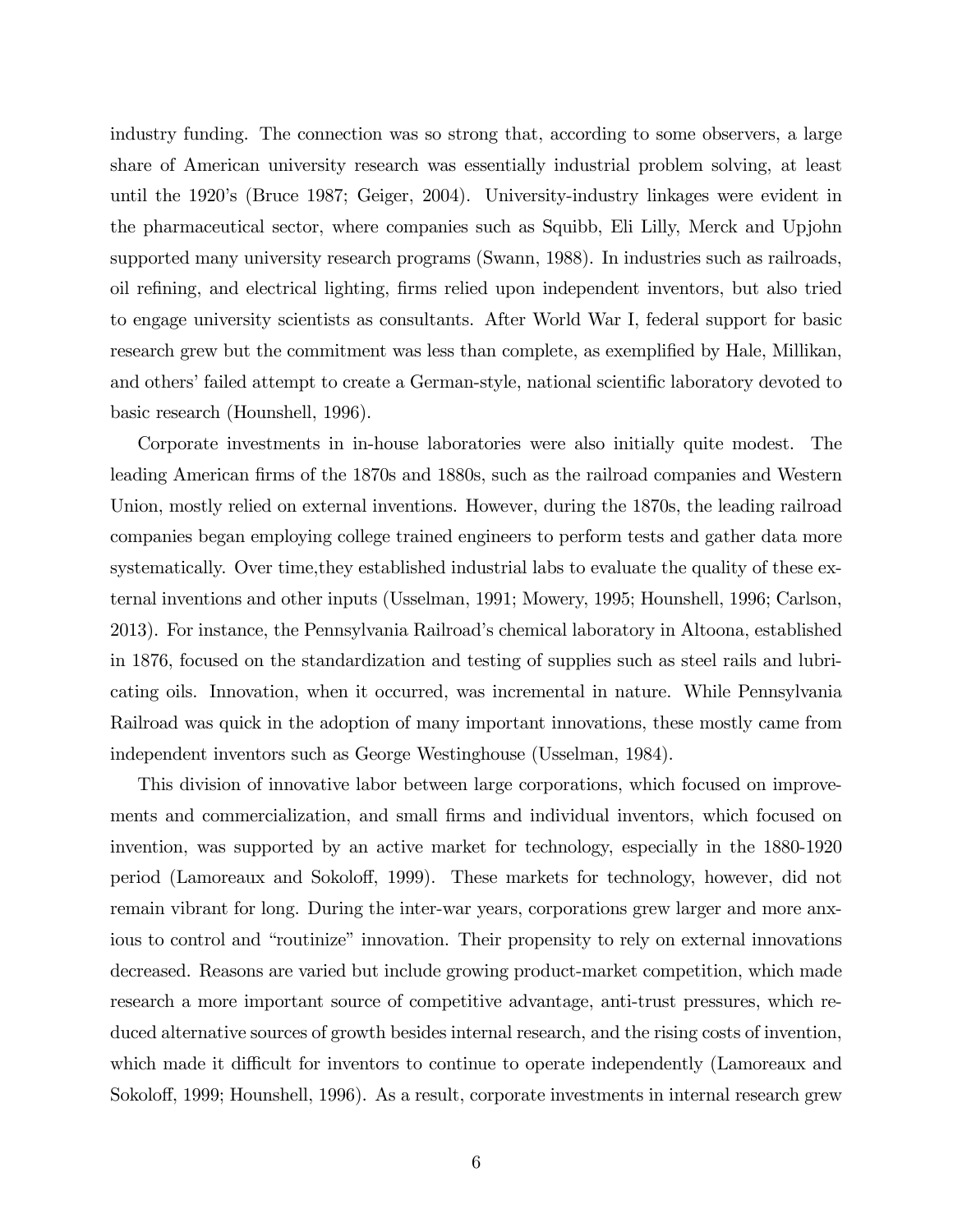rapidly. For instance, using National Research Council survey data, Mowery and Rosenberg (1998) show that employment of scientists and engineers in US manufacturing industries, steadily rose from less than 3,000 in 1921 to nearly 46,000 in 1946.

### 2.2 1940-1980: The age of Big Science.

The victory in World War II was a watershed moment for American science. The victory was attributed at least in part to the ability of the US government to mobilize the US scientific community and channel a massive research effort to military and industrial purposes. The atomic bomb was without doubt the most prominent example of the power of science (for better or for worse), but developments such as the radar and the mass production of penicillin also played an important role. The result was a very significant improvement in the status of science and scientists among policymakers, managers, and the general public. The effect on the scale and organization of scientific activity were far-reaching.

Most notably, federal support for research and development in universities expanded very rapidly. Table 1, which updates Table 2 in Rosenberg and Nelson (1994) using more recent NSF data, shows that Federal support for academic R&D grew more than sixfold in real terms during the decade 1955-1965. The same figure more than doubled from 1965 to 1975, and then again from 1975 to 1985. In the 1960's and 1970's, Federal support for academic R&D as a percentage of total reached its peak.

A second significant change was the shift in the composition of academic R&D towards the basic research end of the spectrum. While linkages between universities and industry remained strong in the US, the notion that universities' primary mission is to advance the frontiers of knowledge gained momentum. Table 2, which uses NSF data to update Table 4 in Rosenberg and Nelson (1994), shows that the percentage of basic research in total academic R&D grew from 52% in 1955, to 69% in 1960 and 76.5% in 1965. By mid 1960's, American universities enjoyed a world leading status in most Öelds of science. Perhaps the best indicator of this was the reversal of a previously noted pattern: students now áew from Europe to the US to do their graduate training (Rosenberg and Nelson, 1994).

### Tables 1 and 2 (Tables 2 and 4 in Rosenberg and Nelson 1994, updated)

The growing practical applicability of recently discovered scientific principles, landmark inventions (e.g., vacuum tubes, radio, synthetic rubber, nylon), and the rapid increase in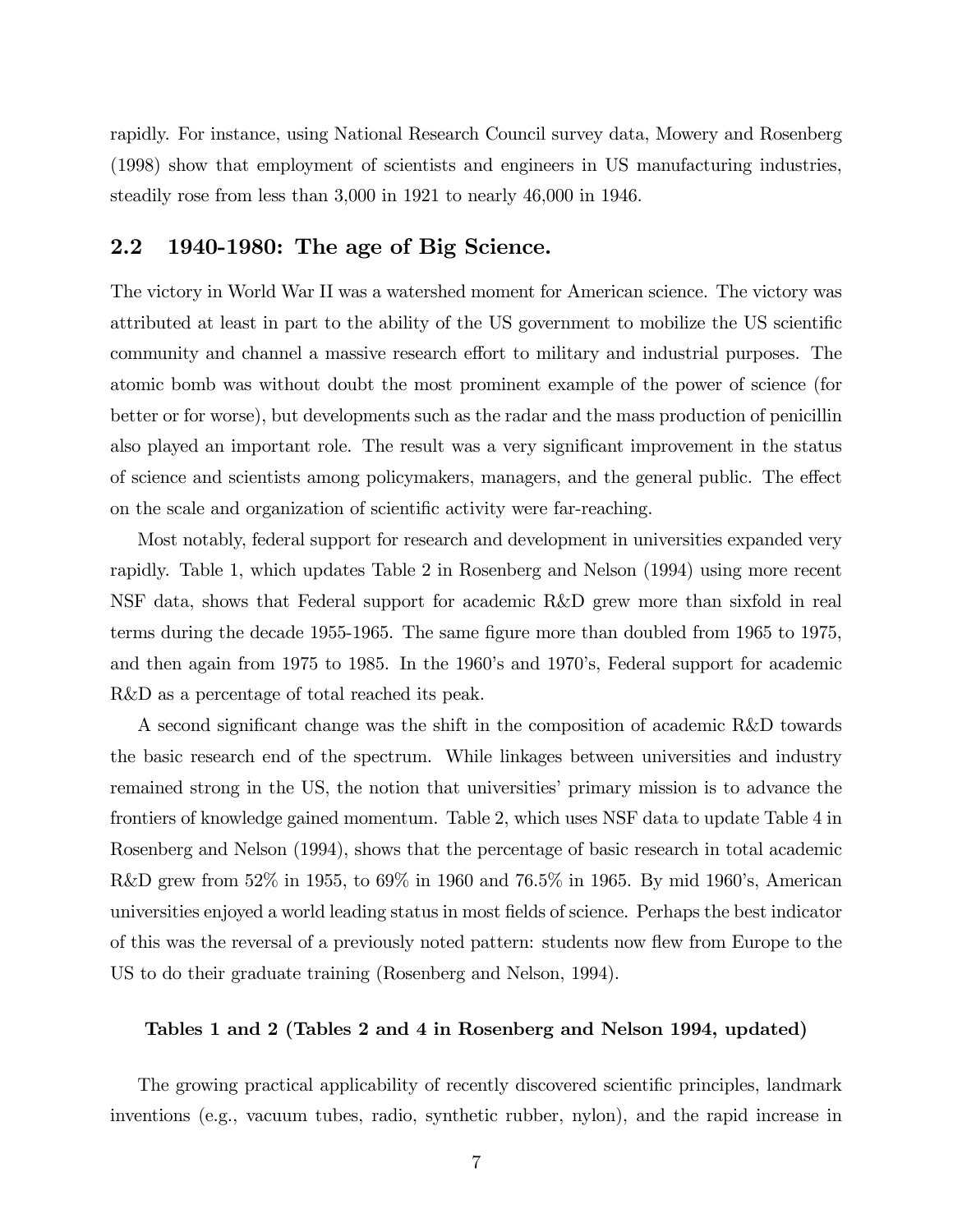government funding in the United States also led to more companies investing in internal research after World War II. The earlier commercial successes of scientific discoveries by companies such as Du Pont and General Electric lent credibility to the idea that investments in research could be a source of competitive advantage. Evidence from the largest 200 US manufacturing firms indicates that, during the period preceding World War II (1921-1946), investments in R&D tended to reinforce the position of dominant firms (Mowery, 1983). Corporations such as AT&T, Merck, IBM and Xerox subscribed to the view that research was the key to growth. They employed thousands of scientists whose chief objective was to conduct research. At its peak in the late 1960's,  $AT&T$ 's Bell Labs employed 15,000 people, about 1,200 of which had PhDs (Gertner, 2013). To date, its alumni include 14 Nobel Prize winners and 5 recipients of the Turing Award. Innovations attributable to Bell Labs include the transistor, fiber optics, lasers, cellular telephony, the C programming language, and the Unix operating system.

### 2.3 1980-to date: Open innovation and the demise of the large corporate lab.

The 1980's were characterized by important institutional developments. The Bayh–Dole Act of 1980, which permits academic institutions to own patents resulting from publicly funded science, encouraged American universities to become more engaged in the commercialization of their research. Various patent and administrative reforms, such as the creation in 1982 of a "pro-patent" Court of Appeals in the US, strengthened intellectual property rights, arguably promoting entrepreneurial activity and technology markets. The widely successful IPOs of venture-backed Genentech in 1980, 3Com in 1984, Sun Microsystems and Oracle in 1986, contributed to the growth of the venture capital industry in the US (Kenney, 2011), providing science-based start-ups with a new and potential valuable source of capital.

At about the same time, perceptions of the profitability of corporate research began to change. Success stories such as Du Pont's started to fade from memory. Xerox was taken as a more paradigmatic example, for its inability to profit from the many inventions that its Xerox's PARC Lab had generated. Books such as "Fumbling the Future: How Xerox Invented, then Ignored, the First Personal Computer" by Smith and Alexander (1988) reinforced the view large firms were often bureaucratic and myopic, and their research would therefore mostly end up benefiting other firms, such as nimble and hungry start-ups.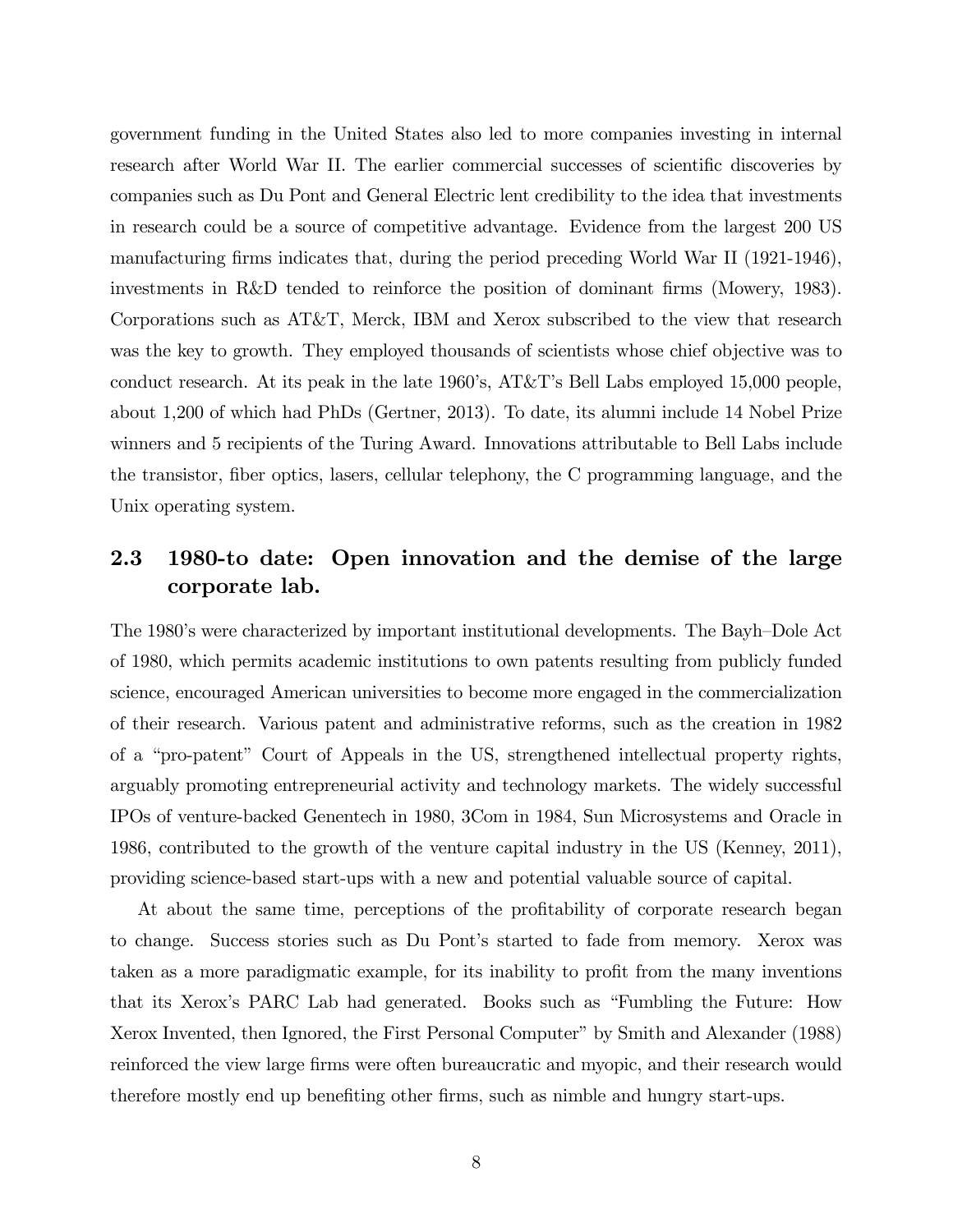Corporate spending on research in the US began to decline as a share of total R&D expenditure. Figure 1 shows that the share of basic and applied research in corporate R&D in the US dropped from 28% in 1985 to less than 20% in 2015.

### Figure 1. Less R, More D, Inputs

Focusing on public companies and using data on corporate publications in scientific journals as a measure of corporate research, Arora et al. (2018) also find a marked drop in corporate research in a wide range of industries (see Figures 2a and 2b). Further, they find that the drop reflects both a decline of research by established firms as well as the entry of many firms that perform little research, and that this decline is associated with a reduction of the private value of research.

#### Figure 2a and 2b. Less R, More D, Publications

Given that science remains useful to invention, the decline in corporate publications may reflect an increasing reliance on external knowledge by large corporations. Corporations may withdraw from research because a lot of useful research is already being produced by external institutions. Arora, Belenzon and Sheer (2017) show that the decline in corporate publications is related to a reduction in the use of internal research and an increase in the use of external science, as measured by citations to scientific publications by corporate patents. Figure 3 shows that patents by corporations cite less of their own published work, and more papers published by external institutions. External research and invention may in part be Önanced by large Örms themselves, through university-industry collaborations, licensing and contracts, corporate venture capital investments, or outright acquisitions (e.g., Arora et al., 2001; Dushnitsky and Lenox, 2005).<sup>3</sup> Thus, large firms may be withdrawing from *internal* research to concentrate on development, while absorbing external research from universities and start-ups.

### Figure 3. Corporate patents and internal research

 $3$ Arora et al. (2016) find that a third of all externally sourced inventions are sourced through licensing, contracts, and outright acquisitions.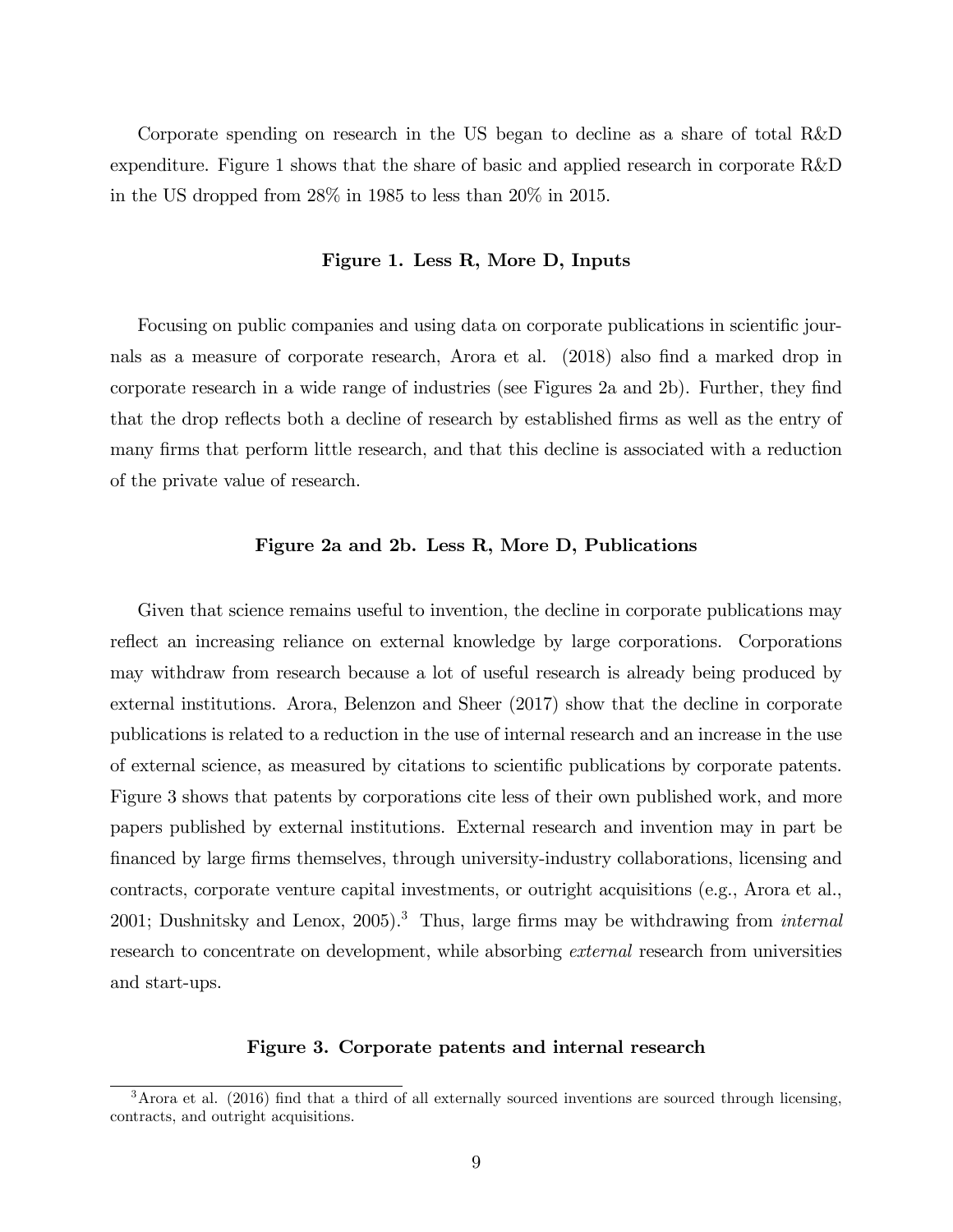The institutional developments of the early 1980's arguably created an ecosystem where research from universities and university-spawned start-ups is more abundant and 'packaged' in a way that it is easier for large firms to absorb. A variety of data reflects this claim (see Figure 4). American universities started filing for patents at an increasing rate, from about 5,000 patents in 1995 to more than 20,000 in 2015. Licensing income increased from less than \$600 million in 1995 to almost \$2 billion in 2015. The number of start-ups formed using university inventions more than quadrupled during the same period, from less than 200 in 1995 to more than 900 in 2015. Universities produced nearly 75% of the total scholarly output in 2013, up from 69% in 1999.

Stanford University provides an extreme example of the impact of university education and research on the economy. Based on a large-scale survey of Stanford alumni and staff, Eesley and Miller (2018) estimate that nearly 40,000 companies can trace their roots to Stanford. These companies created an estimated 5.4 million jobs and generate annual world revenues of \$2.7 trillion. Eesley and Miller  $(2018: 130)$  calculate that, "[i]f these companies collectively formed an independent nation, its estimated economy would be the world's 10th  $largest$ ".

#### Figure 4: University patent applications, licensing and start-ups

Among corporations, the contribution of large firms to research and innovation declined, and the contribution of small firms rose. NSF data indicate that firms with more than 10,000 employees accounted for 73 percent of non-federally funded R&D in 1985. By 1998, this share had dropped to 54 percent, and to 51 percent by 2008 (Mowery, 2009). A different indicator of the decline in the relative importance of large firms is the sharp drop in share of large firms in the R&D 100 awards winners: whereas 41 percent of the awards went to Fortune  $500$ firms in 1971, only 6 percent went to Fortune 500 firms in 2006 (Block and Keller, 2009).

An important class of small firms are venture-backed start-ups. VC partnerships finance a very small minority of all new firms—about  $1/6$  of  $1\%$  on average per year in the US (Kaplan and Lerner, 2010; Lerner, 2012). Yet, VC-backed firms feature disproportionately among the fastest growing and the best performing companies. In the US from 1999 to 2009, over  $60\%$  of IPOs originating from industrial start-ups received VC funding. VC-backed firms are also distinctive innovators. Kortum and Lerner (2000) estimate that, on average, a dollar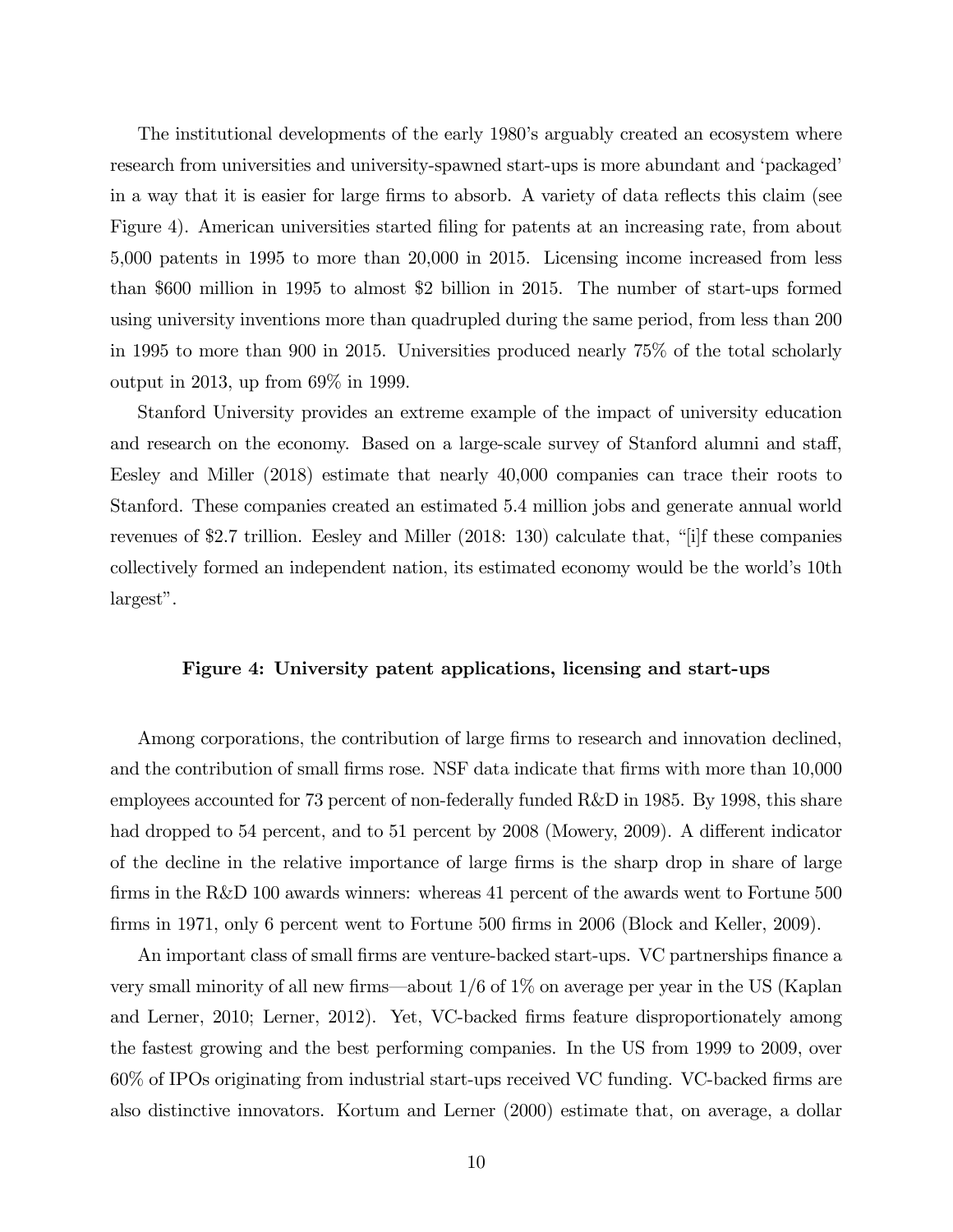of venture capital results in three to four times more patents than a dollar of traditional corporate R&D suggesting superior efficiency in invention, but also perhaps a greater focus on product, rather than process, invention by VC-backed startups.

Figure 5 examines whether VC-backed start-ups are making up for some of the deficit in publications created by large corporations. Our evidence suggests that the answer is in the negative. Rather than being independent sources of new science, venture-backed start-ups appear to focus on patenting and commercializing discoveries made elsewhere. Thus, their most important role may be as translators of university research, or as external paths to innovation of discoveries made within larger corporations (i.e., spin-offs).

#### Figure 5: Publishing and patenting by US venture capital backed start-ups

Overall, the evidence for the period 1980-2006 is consistent with a division of labor in which universities specialize in research, small start-ups convert promising new findings into inventions and larger, more established, firms specialize in product development and commercialization. In this view, smaller firms have a comparative advantage in experimenting and generating inventions, whereas larger firms have an advantage in exploiting them. Large firms may invest in scientific capability to be effective buyers of knowledge.

### 3 A model of the US innovation ecosystem

In this section, we develop a simple model of the US innovation ecosystem. We then use the model to examine how the incentives to invest in internal research may have changed over time and the welfare implications of these trends. In our model, inventions can be produced by large Örms in their labs and by start-ups. Large Örms commercialize the inventions that they generate internally; however, if they fail to innovate, they can collaborate with start-ups and commercialize their inventions. Thus, markets for technology reduce the large firms' incentives to invest in internal research by giving them an "outside option"—external (start-up) inventions. Universities perform a dual role in our model: (i) they train scientists that large Örms can hire (thus reducing the cost of internal research) and (ii) they employ researchers who may start their own businesses (thus increasing the number and quality of external inventions).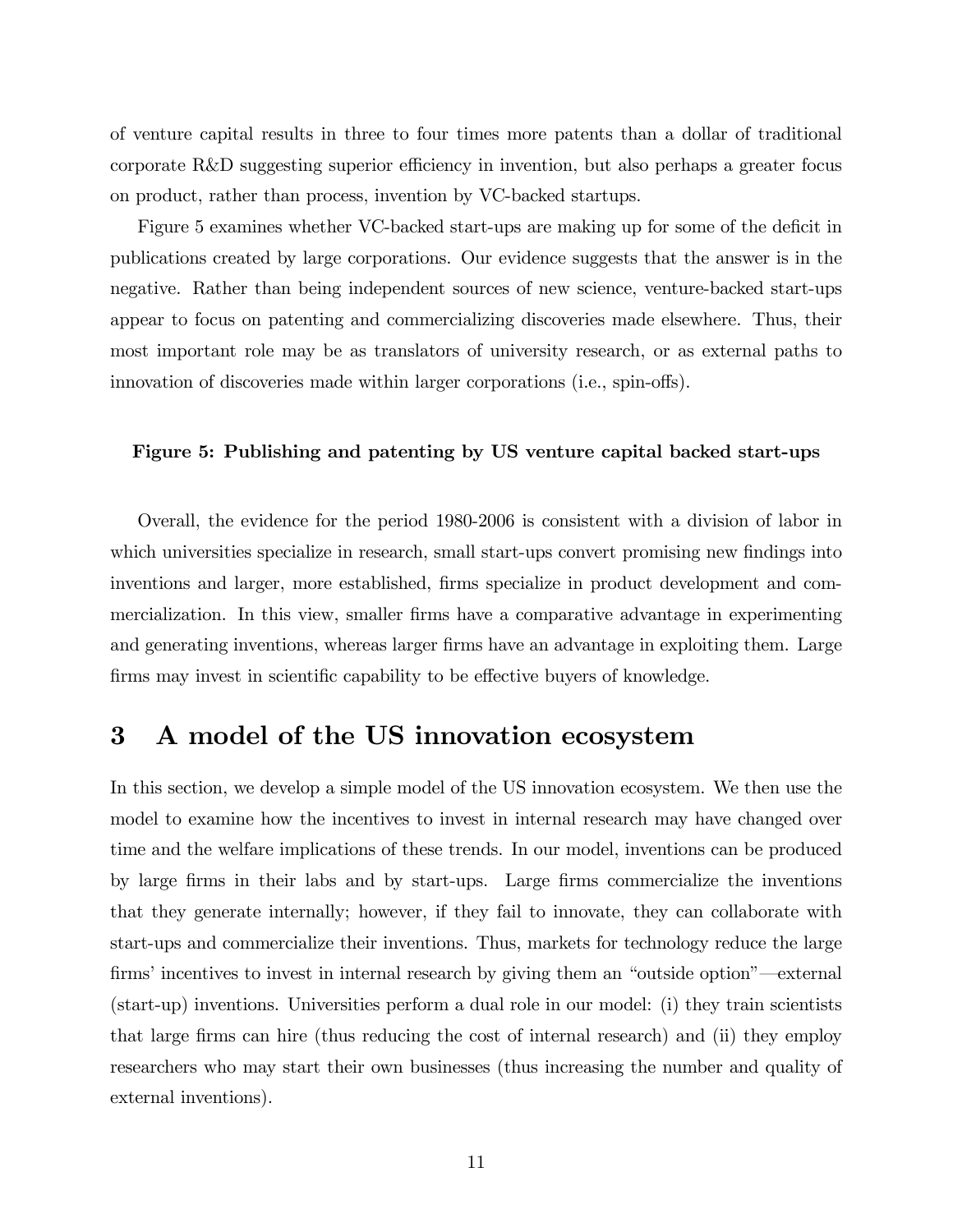We explore the possibility that the rise and fall of corporate internal research documented in the previous section may be related to the growth of American universities. Specifically, we argue that the growing availability of qualified scientists may have initially encouraged large corporations to create their own labs to compensate for a paucity of external sources of invention. However, as universities grew larger and larger, corporations started to increasingly rely upon universities and university start-ups to produce more of the inventions they needed.<sup>4</sup>

### 3.1 Set-up

The model has two periods. In the first period, a large firm invests in internal research. Let  $p$ be the probability that the investment generates a useful invention. The value of this internal invention is  $V_I$ . The cost of internal research associated with a probability of invention p, is 1  $\frac{1}{2}cp^2$ .<sup>5</sup> Thus, the payoff from internal research<sup>6</sup> is:

$$
pV_I - \frac{1}{2}cp^2.\tag{1}
$$

With probability  $1 - p$ , however, internal research fails to produce an invention. In the second period the Örm will then search for an external invention. Thus we assume that commercializing an internal invention and commercializing an external invention are mutually exclusive. That is, the large firm cannot pursue both, perhaps due to limits to managerial attention, or financial constraints. Thus, from the point of view of the large firm, internal and external inventions are substitutes.<sup>7</sup>

 $4$ Our model highlights the effects of university research and education on corporate R&D. However, reversing the usual conception of industry building on 'abstract' science, it must also be recognized that in many instances scientific "understanding followed practice" (Rosenberg and Birdzell, 1986: 247). Many sciences, such as chemistry, electric engineering, and genetics have developed as an effort to understand and improve upon current industrial practices, and to solve practical problems. Corporate sponsorship of university research is also important in many scientific fields. A more complete model of science and corporate  $R\&D$ would also incorporate linkages from corporate R&D to university science.

<sup>&</sup>lt;sup>5</sup>Notice that we are not assuming that inventions necessarily arise from research, merely that a certain amount of research is needed for successful invention. A serenditpitous invention may spur research for the additional improvements required for commercial success.

<sup>&</sup>lt;sup>6</sup>We could equivalently write this problem in terms of the number of scientists x employed in a corporate lab. For instance, we could assume that  $p(x) = \alpha \sqrt[2]{x}$  is the probability that a lab employing x scientists will make a scientific discovery. Then  $\frac{1}{2}c[p(x)]^2 = \frac{1}{2}c\alpha^2 x$ , where  $w \equiv \frac{1}{2}c\alpha^2$  is a scientist's wage.

<sup>&</sup>lt;sup>7</sup>That internal and external inventions are mutually exclusive is a simplification. We could construct a model where large firms do internal research and also engage in some collaboration. What is important is that there is some substitution at the margin between internal and external inventions. If instead the large firm could commercialize an unlimited number of internal and external inventions simultaneously, the trade o§ between internal and external inventions emphasized in this model would not be present.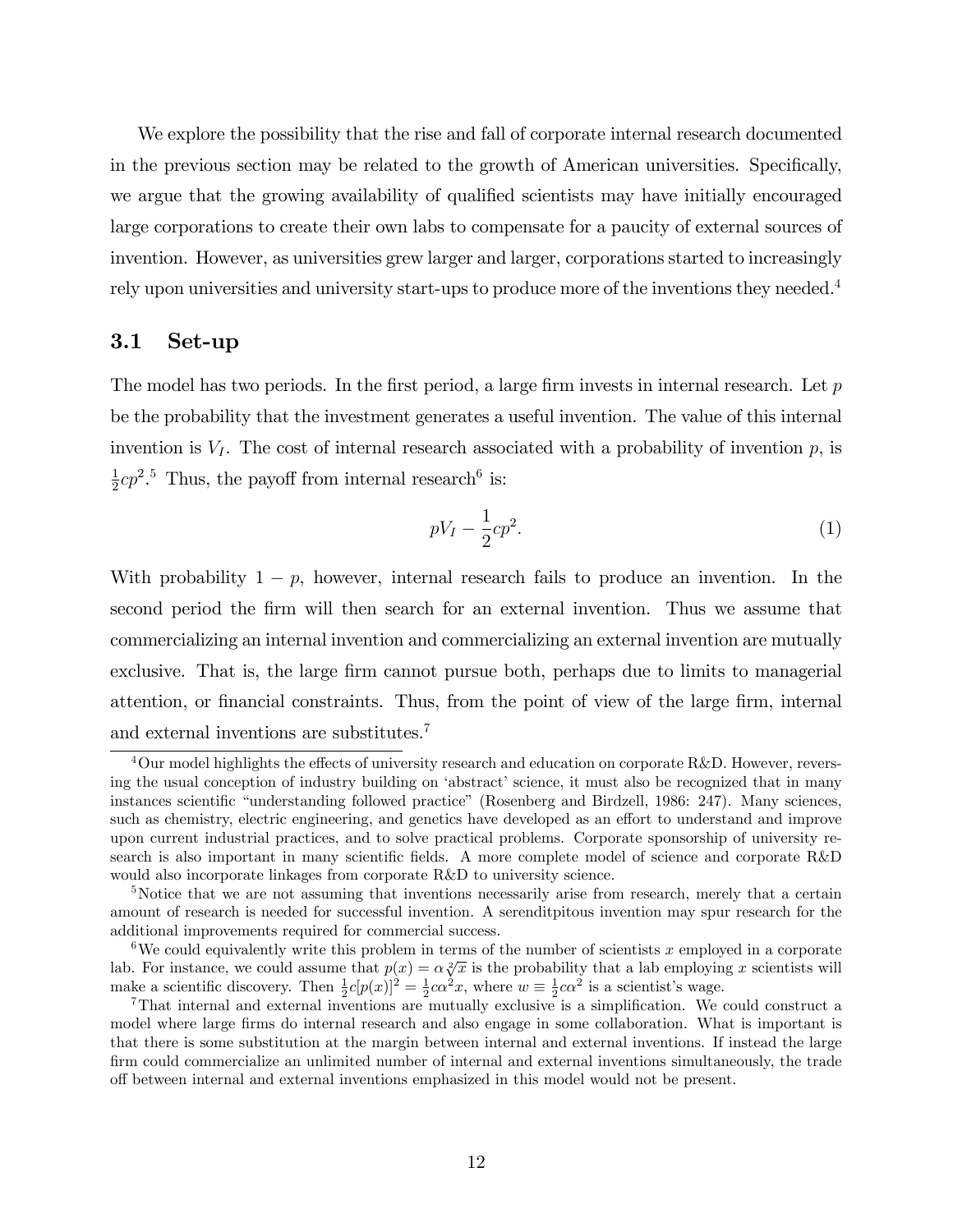There are two start-ups that can generate external inventions. We assume that (i) these inventions compete for the same market of value  $V_E$  (i.e., start-up inventions are substitutes in the marketplace) and (ii) invention probabilities are independent across start-ups. These assumptions imply that, while the two start-ups are trying to solve the same problem (because of assumption (i)), they do so by adopting different technological or commercial approaches (because of assumption (ii)). Thus, it is possible that one start-up succeeds at developing an invention, while the other fails. For instance, consider the problem of miniaturizing microchips in semiconductors. Historically, some firms tried to solve this problem by miniaturizing components, while others tried to solve the problem by developing an integrated circuit (Cohen and Malerba, 2001). Texas Instruments build the Örst working example of integrated circuit in 1958 using germanium; Fairchild Semiconductor followed 6 months later with a new, more practical version using silicon. The integrated circuit made of silicon eventually came to dominate the market, while the other approaches were largely abandoned.<sup>8</sup>

We also stress that, while start-ups try to solve the same problem, the large firm and the start-ups focus on different problems. The market for the internal invention (worth  $V_I$ ) and the market for start-up inventions (worth  $V_E$ ) are distinct. Thus, large firms and start-ups, perhaps because they differ in resources or incentives, tend to specialize on different types of problems and inventions.

As a consequence, there are two types of diversity in this model: *diversity in types of in*ventions and diversity in approaches to solve the same problem. Both are valuable. Diversity in types of innovations allows for experimentation with different types of problems (both  $V_I$ and  $V_E$  can be created). Diversity in approaches allows for experimentation with different methods to solve a given problem (and therefore the probability that value  $V_E$  is created increases).

Let  $q \in (0, 1)$  be the probability that a start-up produces an invention in a baseline scenario where collaboration with the large firm is ignored. Because invention probabilities are independent, both start-ups produce an invention with probability  $q^2$ ; in that case, we assume that the market  $V_E$  is shared equally between the start-ups. With probability  $2q(1-q)$ , however, only one start-up invents and captures the whole market. Finally, with probability

<sup>&</sup>lt;sup>8</sup>The model captures diversity in approaches by assuming that the probabilities of invention are not perfectly correlated across start-ups (for simplicity, independent). In this model, however, there are only two start-ups. For a given level of correlation, diversity in approaches can also be increased by increasing the number of start-ups.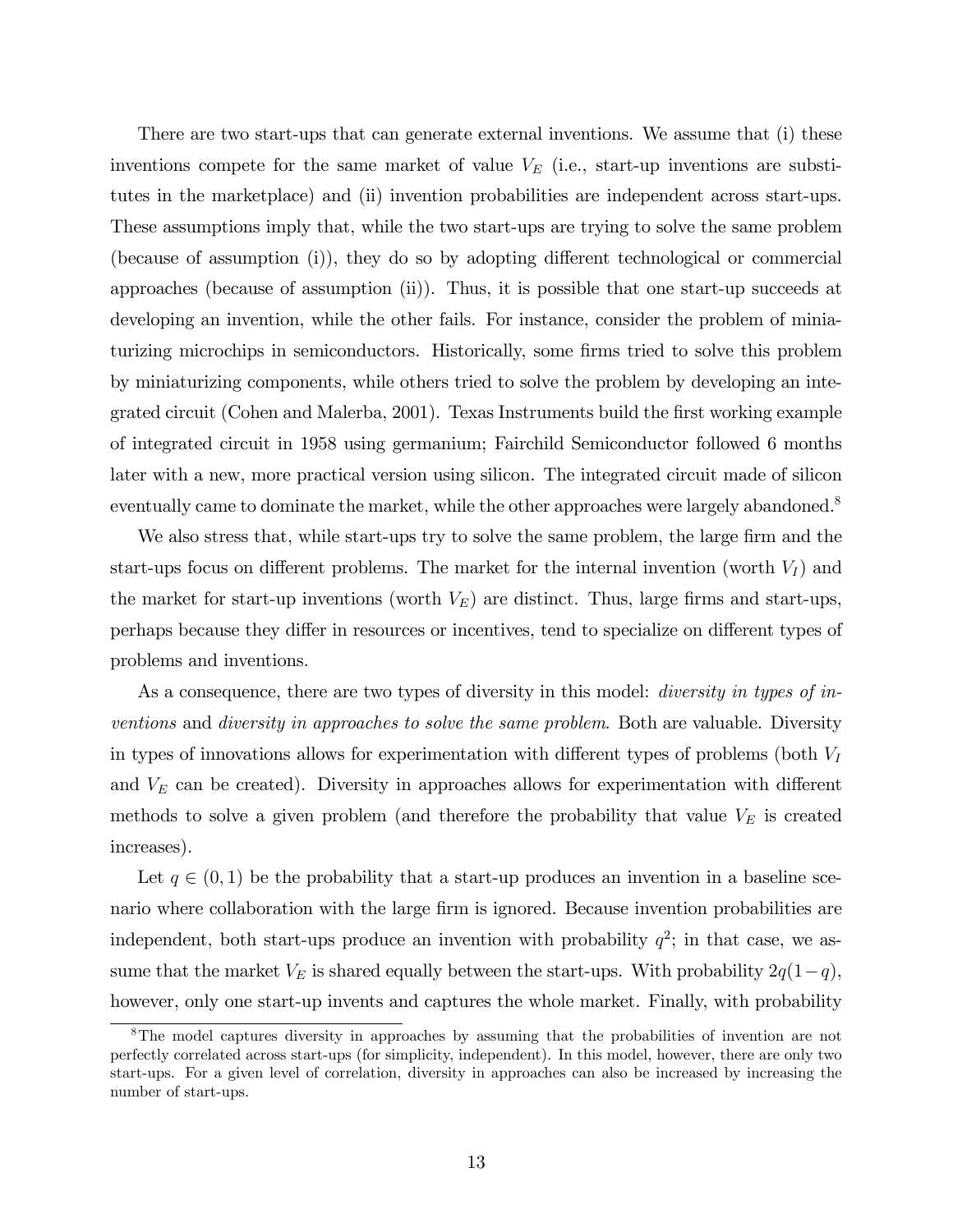$(1 - q)^2$ , no invention is produced and value  $V_E$  is not created.<sup>9</sup>

If internal research fails, the large firm can collaborate with one of the two start-ups to produce an invention and commercialize it. This collaborating start-up may be a local start-up with previous ties to the large firm. Collaboration brings two advantages to the partnering firms, relative to the baseline scenario. First, the probability of invention increases from q to  $q + \psi$ , where  $\psi \in [0, 1 - q]$  measures the large firm's co-development capabilities. Second, if both start-ups produce an invention, the share of the market that is won by the partnership becomes  $(1 + \theta)/2$ , where  $\theta \in [0, 1]$  is a proxy for the value of the large firm's complementary assets. Examples of such complementary assets could be brand recognition, sophisticated advertising campaigns, and increased prominence in distribution channels.

The critical difference between  $\psi$  and  $\theta$  is that, while an increase in the probability of invention  $\psi$  creates social value, the parameter  $\theta$  represents a purely re-distributive shift. Collaboration creates social value because of the added chance  $\psi(1 - q)$  that a start-up creates value  $V_E$ . By contrast,  $\theta$  only measures how value  $V_E$  is distributed between the partnering Örms and the non-collaborating start-up. In the following, we will sometimes call the benefits associated with  $\psi$  the "value-creating advantage" of collaboration, and the benefits associated with  $\theta$  the "appropriability advantage".

Given these assumptions, the value that accrues to the large firm and the start-up if they form a partnership is:

$$
(q+\psi)\left[(1-q)+\frac{1+\theta}{2}q\right]V_E.
$$

Let  $\lambda$  be the share of this value goes to the large firm, and  $1 - \lambda$  the share that goes to the start-up. Remember that the large firm only collaborates with the start-up if internal research fails (which occurs with probability  $1 - p$ ) Thus, assuming that the large firm and the start-up agree to collaborate, the total payoff that accrues to the large firm is

$$
\Pi(p) = pV_I - \frac{1}{2}cp^2 + (1-p)(q+\psi) \left[ (1-q) + \frac{1+\theta}{2}q \right] \lambda V_E
$$
 (2)

while the payoff that accrues to the collaborating start-up is

$$
\pi_C = pq \left[ (1-q) + \frac{1}{2}q \right] V_E + (1-p)(q+\psi) \left[ (1-q) + \frac{1+\theta}{2}q \right] (1-\lambda)V_E.
$$
 (3)

<sup>&</sup>lt;sup>9</sup>Section 3.2 formalizes the idea that start-up invention q is spurred by university research r. In addition, start-ups must also typically perform some R&D to invent (otherwise, the probability of invention q would presumably be 0). The current model abstracts from start-ups' investments in R&D. However, these costs could easily be incorporated in the model without qualitatively affecting the results.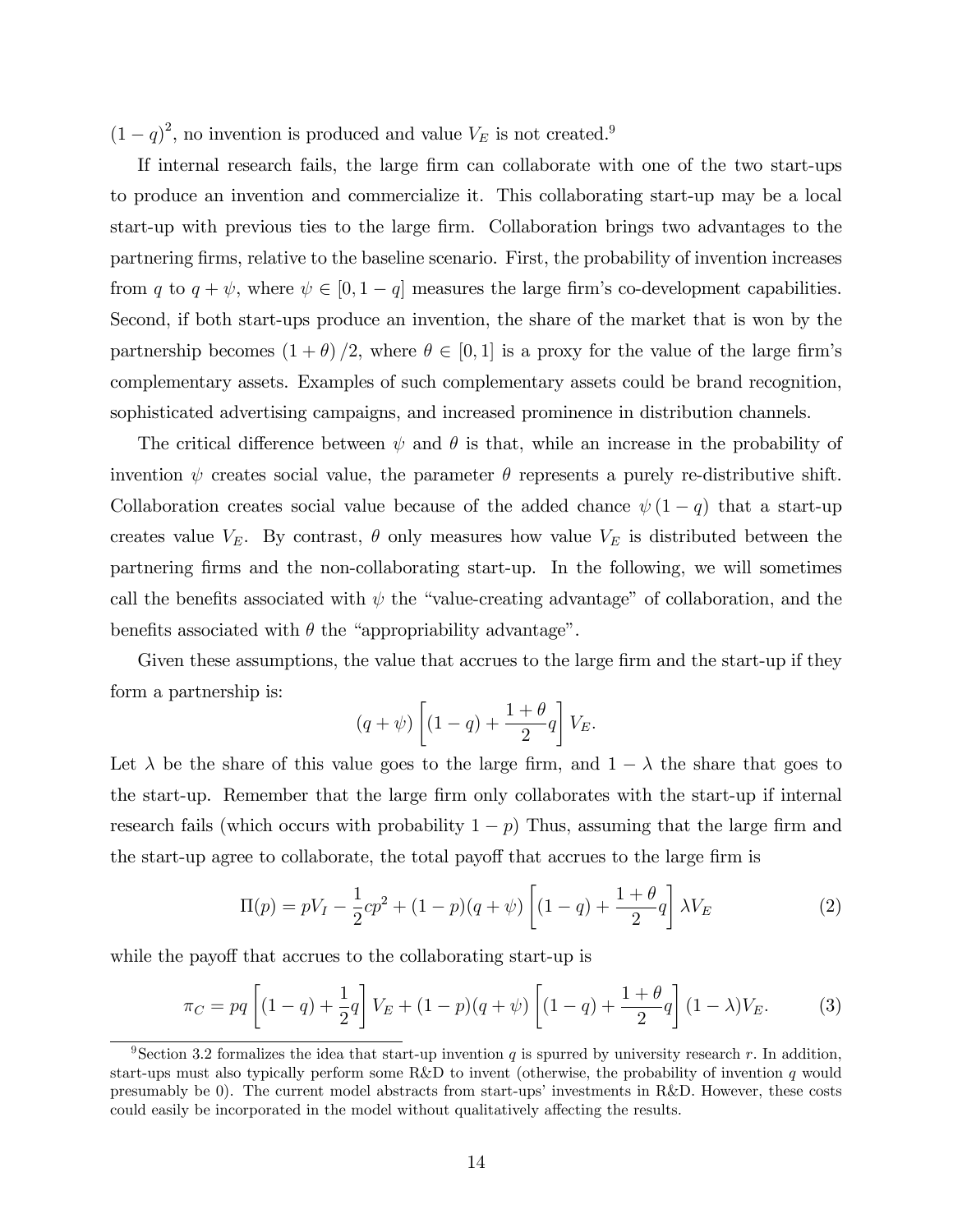Note that the large firm will agree to collaborate if  $\lambda \geq 0$ , whereas the start-up will agree to collaborate if

$$
(q+\psi)\left[ (1-q) + \frac{1+\theta}{2}q \right](1-\lambda) \ge q\left[ (1-q) + \frac{1}{2}q \right].
$$
 (4)

Define  $\overline{\lambda}$  as the value of  $\lambda$  such that (4) holds with equality. Cleary  $\overline{\lambda}$  increases in  $\psi$  and  $\theta$ , the value-creating and appropriability advantages of collaboration. Collaboration is beneficial to both partners and hence possible only if  $\lambda \in [0, \overline{\lambda}]$ . Within this range, we can think of  $\lambda$  as reflecting the relative bargaining power of the large firm, vis-à-vis the start-up.

The large firm chooses the optimal level of internal research effort  $p$  that maximizes its expected payoff (2). Assuming an interior solution and setting  $k = \frac{V_E}{V_E}$  $\frac{V_E}{V_I}$ , this yields:

$$
p^{m} = \frac{V_{I}}{c} \left[ 1 - (q + \psi) \left( (1 - q) + \frac{1 + \theta}{2} q \right) \lambda k \right]. \tag{5}
$$

Several factors affect investment in internal invention: the value of internal innovation  $V_I$ , the cost of internal research c, the probability of external invention  $q$ , the share of the value of external invention captured by the large firm  $\lambda$ , the relative value of external invention k, and  $\psi$  and  $\theta$ , the value-creating and appropriability advantages of collaboration.

### 3.2 Growth of American universities and investments in internal research

We can use this simple model to examine how the growth of American universities has affected the incentives to invest in internal research. Let  $r \in [0, 1]$  be an index parametrizing the 'size' and 'quality' of American universities. Clearly  $r$  has grown substantially over the last century and a half.

Universities perform a dual role in our model. First, they train scientists that large firms can hire. This reduces the cost,  $c$ , of carrying out internal research. Formally, we assume  $c$  is a (weakly) decreasing function of  $r$ . A reduction in  $c$  unambiguously raises internal research:  $p^m$  will increase as c falls.

Second, universities employ scientists who may generate inventions and start their own businesses. Thus, the probability of start-up invention  $q$  is a (weakly) increasing function of r. The effect of an increase in external invention q on  $p^m$  is not obvious. There are two countervailing forces, which we label the 'matching' and the 'competition' effects. On the one hand, when there are more start-ups, the large firm is more likely to find a partner to commercialize an external invention (the term  $(q + \psi)$  in (5) increases). This implies that  $p^m$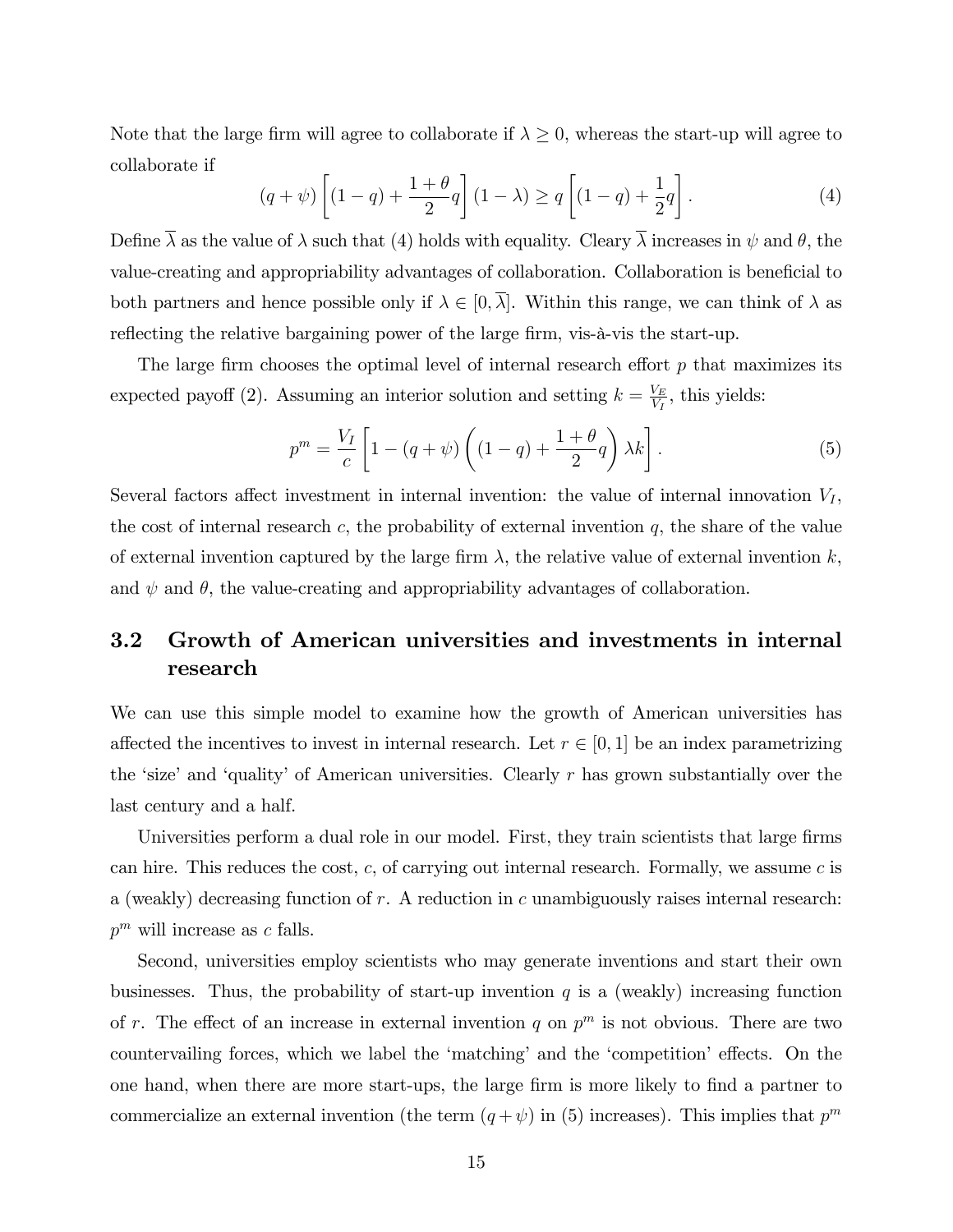tends to decline, because technology markets provide a better alternative to internal research. On the other hand, more start-ups also mean more competition for the large firm and its partner (the term  $(1 - q) + q(1 + \theta)/2$  in equation (5) decreases). This competition effect reduces the benefits of collaboration and increases the incentives to invest in internal research  $p^m$ .

Our brief historical review showed that internal research was initially low, increased over time along with an increase in the size and quality of universities, and then started to decline. These trends were mirrored by an initial reliance upon external innovation, followed by a focus on internal innovation, and subsequently followed by a renewed openness to external innovation. In terms of the model, this suggests that as r grew larger over time,  $p^m$  first increased and then declined.

We can rewrite (5) as

$$
p^{m}(r) = f(r) g(r)
$$

where

$$
f(r) = \frac{V_I}{c(r)} \text{ and } g(r) = \left[1 - (q(r) + \psi)\left((1 - q(r)) + \frac{1 + \theta}{2}q(r)\right)\lambda k\right].
$$

Appendix 1 provides conditions under which  $p^m$  first increases and then declines with r. Intuitively, these conditions say that, when r is low,  $f(r)$  grows rapidly compared to the decline in  $g(r)$  as r increases, but when r is very large,  $g(r)$  declines relatively rapidly. These conditions are more likely to hold when c and q are "sufficiently" convex in r. This implies that, when American universities were small  $(r \text{ low})$ , growing investment in universities must have greatly reduced the cost  $c$  of hiring scientists. However, later on, when American universities were already training large numbers of researchers  $(r \text{ big})$ , this effect was much smaller. Conversely, at first start-up invention  $q$  must not have been greatly affected by growing investment in universities. However, later on, when American universities became among the best in the world  $(r \text{ big})$ , additional investment in universities began to spur significant start-up activity.

As a numerical example, suppose  $c(r) = 1 - \frac{1}{2}$  $\frac{1}{2}\sqrt{r}, q(r) = \frac{1}{2}r, V_I = 1$  and  $\lambda k = \frac{1}{2}$  $\frac{1}{2}$ . Figures 6a-6d plot  $p^{m}(r)$  for different values of  $\psi$  and  $\theta$ .<sup>10</sup> In all cases,  $p^{m}(r)$  first increases and then declines with r.

<sup>&</sup>lt;sup>10</sup>Note that the start-up will agree to collaborate only if condition (4) holds. Except when  $\psi = \theta = 0$ , we can always choose  $\lambda$  and  $k$  so that  $\lambda k = \frac{1}{2}$  and condition (4) holds.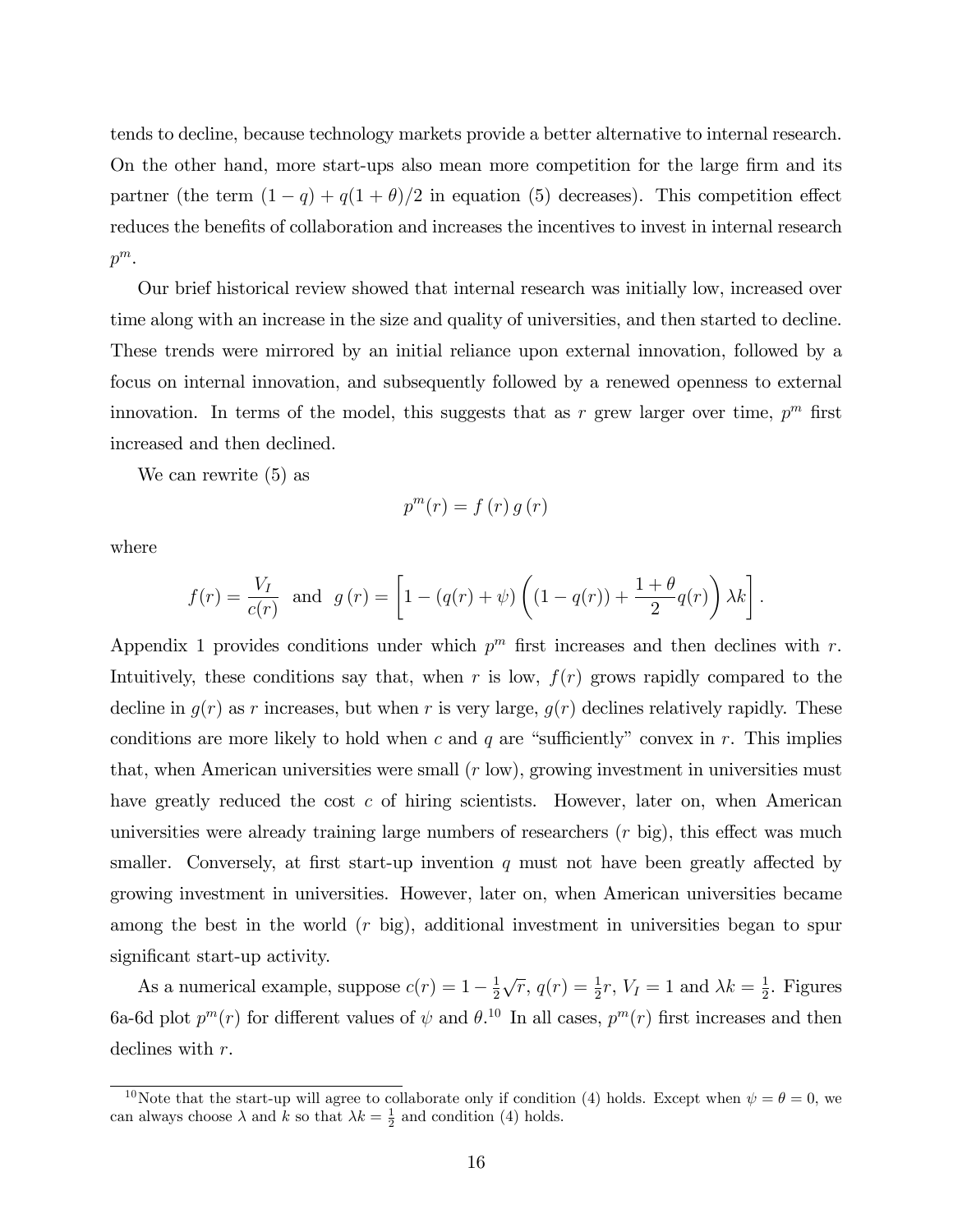#### Figures 6a-6d

Because internal invention and collaboration are substitutes in our model, the same conditions imply a U-shaped pattern in the importance of technology markets as r increases. That is, the probability of collaboration  $1 - p$  first decreases and then increases with r.

While our discussion emphasizes the role of American universities, this was of course not the only factor that affected investments in internal research. In discussing why around the 1920's in-house corporate labs supplanted the individual inventor, Lamoreaux and Sokoloff (1999) stress the emergence of large firms with significant market power. In our model, this can be captured by an increase in  $V_I$  (keeping k constant). This would increase  $p^m$ , precisely as Lamoreaux and Sokoloff suggest. Similarly, Hounshell (1996) argues that antitrust pressures (at least until Reagan's antitrust revolution in the 1980's) reduced large firms' ability to rely on M&A as a source of growth. This encouraged firms to seek alternative sources of growth, especially innovation. Initially, this meant internal invention. Over time, however, the growth in the the number of producers seeking innovations encouraged the entry of specialized technology suppliers by broadening the pool of potential buyers of technology (Bresnahan and Gambardella, 1998). Thus, especially after the 1980ís, we would expect internal research to decline because technology markets provide an increasingly better alternative to the big corporate lab.

### 3.3 Diversity and social welfare

Next, we compare the outcome of our market economy with the outcome that would be selected by a planner trying to maximize social welfare. Throughout, we will assume that the firms' private value of the invention is also the social value; that is, we ignore information spillovers and consumer surplus. This extreme assumption eliminates a typical source of market inefficiency, namely underinvestment in R&D due to imperfect appropriability of the returns from innovation. Nevertheless, as we will see, inefficiencies remain.

In our model, large firms can either under-invest or over-invest in internal research, depending on parameter values. Thus, our underinvestment problem would be exacerbated if there was also the traditional imperfect appropriability problem, whereas our overinvestment problem would be mitigated.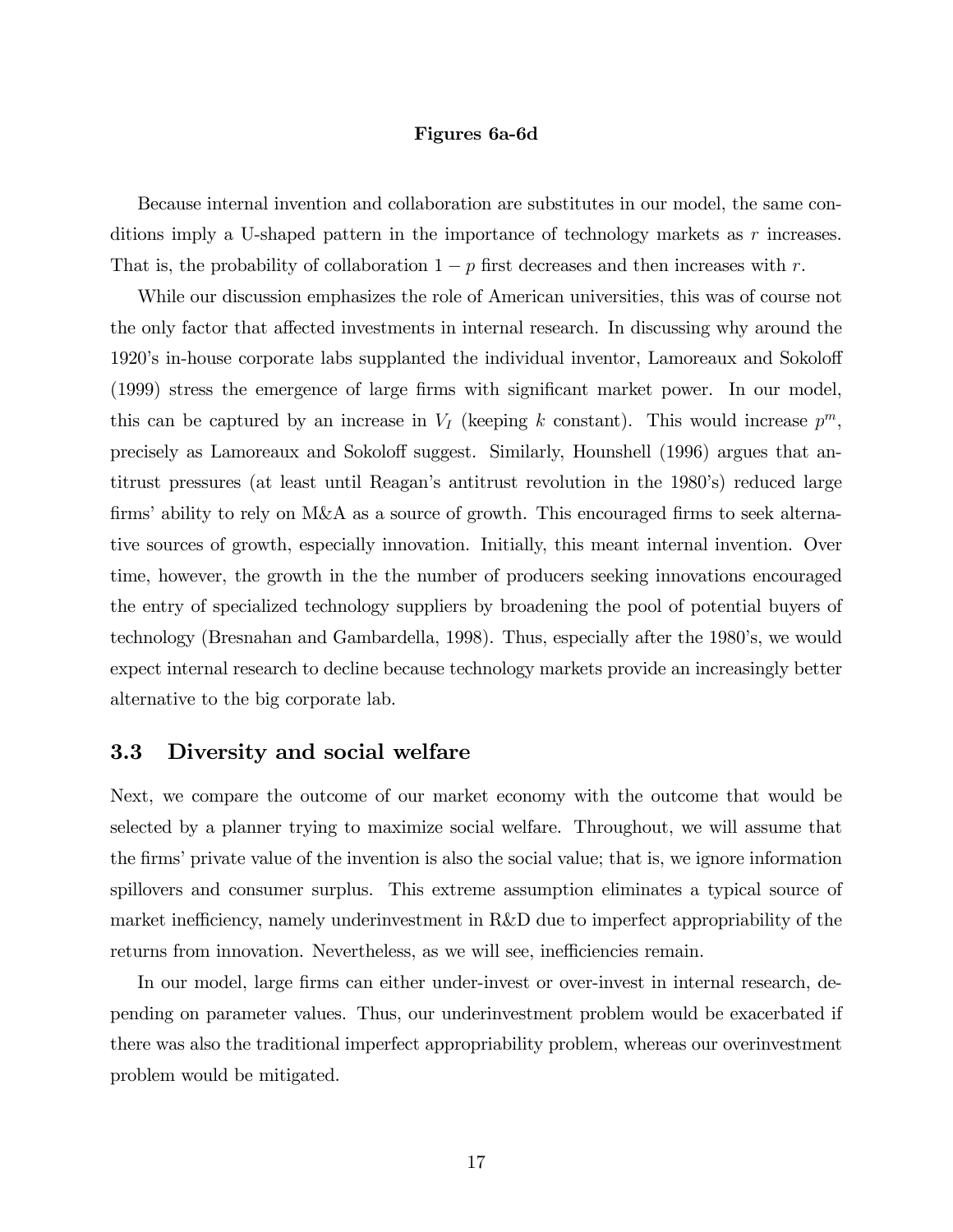We begin by computing the probability  $P_{ext}$  that at least one external invention is produced:

$$
P_{ext}(p) = (1 - (1 - q)^2) + (1 - p)\psi(1 - q).
$$
\n(6)

The first term is the baseline probability that, without the support of the large firm, at least one start-up will produce an invention. The second term captures the contribution of the large firm to external invention.  $P_{ext}$  decreases with p because, if internal research succeeds, the large firm will not collaborate. Hence the co-development benefits of collaboration  $\psi$  will not accrue.

Social welfare SW is the sum of the surplus from internal invention,  $pV_I - \frac{1}{2}$  $\frac{1}{2}cp^2$ , and the surplus arising from external invention,  $P_{ext}(p)V_E$ :

$$
SW(p) = pV_I - \frac{1}{2}cp^2 + P_{ext}(p)V_E
$$
  
=  $pV_I - \frac{1}{2}cp^2 + (1-p)\psi(1-q)V_E + (1-(1-q)^2)V_E.$  (7)

Note that society only cares that one start-up invention is brought to market—if both startups succeed, the social value of the second innovation is zero. This is because start-ups experiment with different ways of solving the same problem.

Maximizing social welfare (7) with respect to p yields

$$
p^{s} = \frac{V_{I}}{c} \left[ 1 - \psi (1 - q)k \right]
$$
 (8)

where  $k = \frac{V_E}{V_E}$  $\frac{V_E}{V_I}$  is the relative importance of the external invention.

Inspection of  $(7)$  reveals that, in choosing  $p^s$ , the social planner trades off the benefits from two types of diversity: diversity in types of inventions and diversity in approaches. By increasing  $p$ , the social planner increases the chance that a type of invention different from start-up invention—the large lab's invention—is produced. Both  $V_I$  and  $V_E$  can be created. However, a larger p reduces the probability of collaboration. Collaboration, however, only adds social value when the other non-collaborating start-up fails (which occurs with probability  $1 - q$ ). Indeed, insofar start-ups only differ in the approaches for solving the same problem, their efforts are substitutes from society's viewpoint. Collaboration is socially valuable because it encourages multiple, not perfectly correlated (and hence diverse) approaches to start-up invention.

From society's viewpoint, therefore, investment in internal research is beneficial because it promotes diversity in the types of problems that Örms try to solve; collaboration instead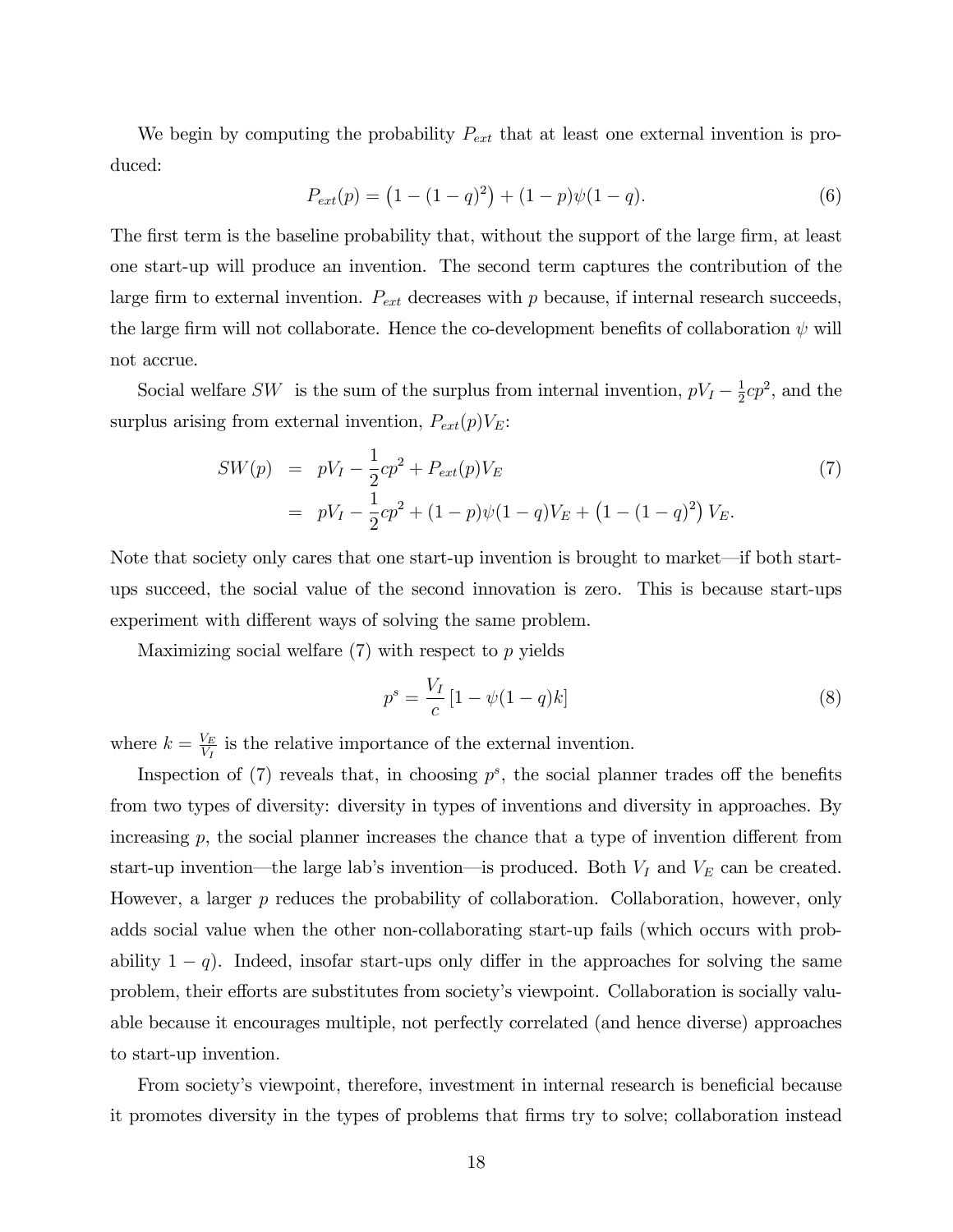facilitates multiple start-up inventions and hence promotes diversity in the approaches used to try to solve similar problems.

Let

$$
P_{ext}^m = P_{ext}(p^m)
$$

be the probability that at least one external invention is produced when  $p$  is chosen optimally by the large firm. Similarly, let

$$
P_{ext}^s = P_{ext}(p^s)
$$

be the probability that at least one external invention is produced when  $p$  is chosen to maximize social welfare. Note that since  $P_{ext}$  is decreasing in p,  $P_{ext}^s < P_{ext}^m$  if  $p^s > p^m$ , and  $P_{ext}^s > P_{ext}^m$  if  $p^s < p^m$ . Underinvestment in internal research and excessive tendency to engage in open innovation are closely intertwined. Indeed, if the external research sector did not exist, the private and social value of internal research would coincide and would both be given by (1). Thus, underinvestment in internal research is caused by an excessive incentive (from societyís standpoint) to engage in open innovation, and conversely for overinvestment in internal research.

Proposition 1 compares the market outcome  $(p^m, P_{ext}^m)$  to the socially efficient outcome  $(p^s, P_{ext}^s)$  and provides a simple condition characterizing the types of inefficiencies that can occur.

**Proposition 1 (Diversity).** Let  $\lambda \in [0, \overline{\lambda}]$ . The large firms under-invests in internal research  $(p^s > p^m)$  and engages excessively in open innovation  $(P_{ext}^s < P_{ext}^m)$  if

$$
\lambda \left( 1 + \frac{1+\theta}{2} \frac{q}{1-q} \right) > \frac{\psi}{q+\psi}.
$$
\n(9)

If this inequality is reversed, the large firms over-invests in internal research  $(p^s < p^m)$  and engages too little in open innovation  $(P_{ext}^s > P_{ext}^m)$ .

**Proof.**  $p^s > p^m$  implies  $(q + \psi)$   $[(1 - q) + \frac{1+\theta}{2}q] \lambda > \psi(1-q)$ . After some manipulations, this yields condition  $(9)$ .

Proposition 1 shows that underinvestment in internal research and socially excessive open innovation are more likely to occur when q,  $\theta$  and  $\lambda$  are large and  $\psi$  is small. Conversely, overinvestment in internal research and too little open innovation are more likely when  $q, \theta$ and  $\lambda$  are small and  $\psi$  is large.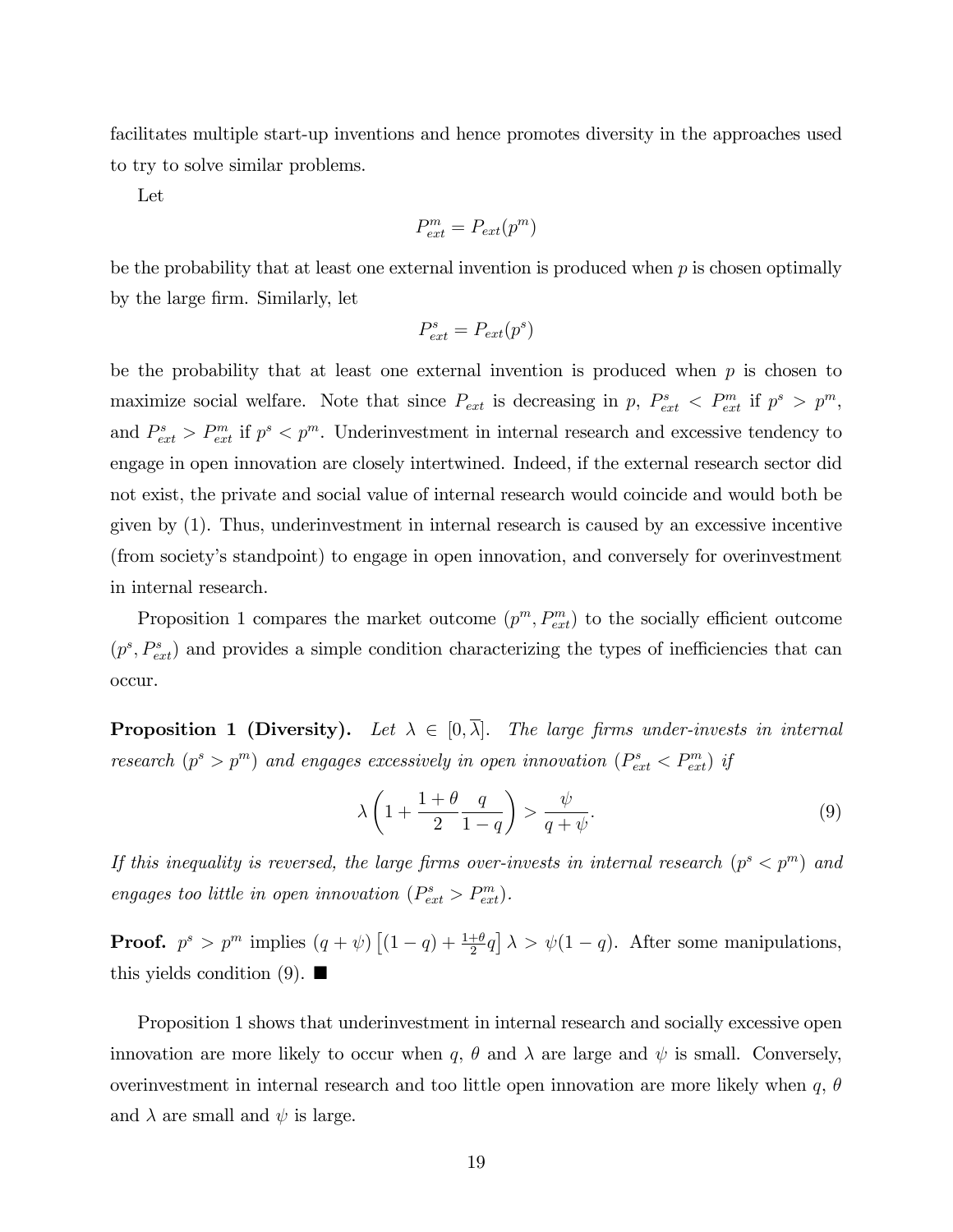Two effects drive these results. The first is rent sharing. Because the large firm and the start-up share the rents from successful innovation, the large firm tends to have socially insufficient incentives to collaborate. The larger  $\lambda$  (the share of the rents that goes to the large firm), the greater the large firm's incentives to engage in open innovation, and hence the lower its incentives to invest in internal research.

The second effect relates to competition and appropriability. Even when the other start-up innovates, the large firm still reaps some profit from an open innovation strategy because the start-up market  $V_E$  is shared among the competing inventions. This component of the large firm's profit is not included in the social welfare because society does not care about who wins the market  $V_E$ ; society only cares that at least one invention is brought to market (Dasgupta and Maskin, 1987). The better the partnership is at winning market share at the expense of the independent start-up (as captured by the parameter  $\theta$ ), the greater the incentives of the large firm to engage in open innovation. If  $\theta$  is large enough, this competitive, 'me too' incentive can more than compensate for the opposite, rent sharing effect. The large firm will tend to excessively engage in open innovation, and will underinvest in internal research.

It is important to emphasize that, while open innovation may generate too many 'me too' inventions, this strategy is in general not without social value. Start-ups, even if they are trying to solve similar problems, attempt different approaches to invention. This diversity in approaches benefits society. In choosing the socially optimum level of internal research  $p^s$ , the planner effectively trades of the benefits from heterogeneity in types of inventions (internal vs. start-up innovation) with the benefits from heterogeneity in approaches (ensuring that at least one start-up innovation is created). Indeed, in our model the market can exhibit either too much or too little open innovation, depending on parameter values.<sup>11</sup>

The model emphasizes how the growth of American universities may have affected the evolution of the American innovation ecosystem. We assumed that, as universities  $r$  grow, large labs' staffing costs c decline and the probability of start-up invention q increases. Inspection of (9) immediately yields the following result.

**Corollary.** As  $r$  grows, it becomes more likely that the large firm will under-invest in internal research  $(p^s > p^m)$  and will excessively engage in open innovation  $(P_{ext}^s < P_{ext}^m)$ .

<sup>&</sup>lt;sup>11</sup>Open innovation is also socially beneficial because the large firm has co-development capabilities  $\psi$ . The greater  $\psi$ , the greater the social benefits from open innovation. Because these benefits are not fully captured by the large Örm (due to rent sharing), the large Örm is more likely to over-invest in internal research and engage too little in open innovation when  $\psi$  is large.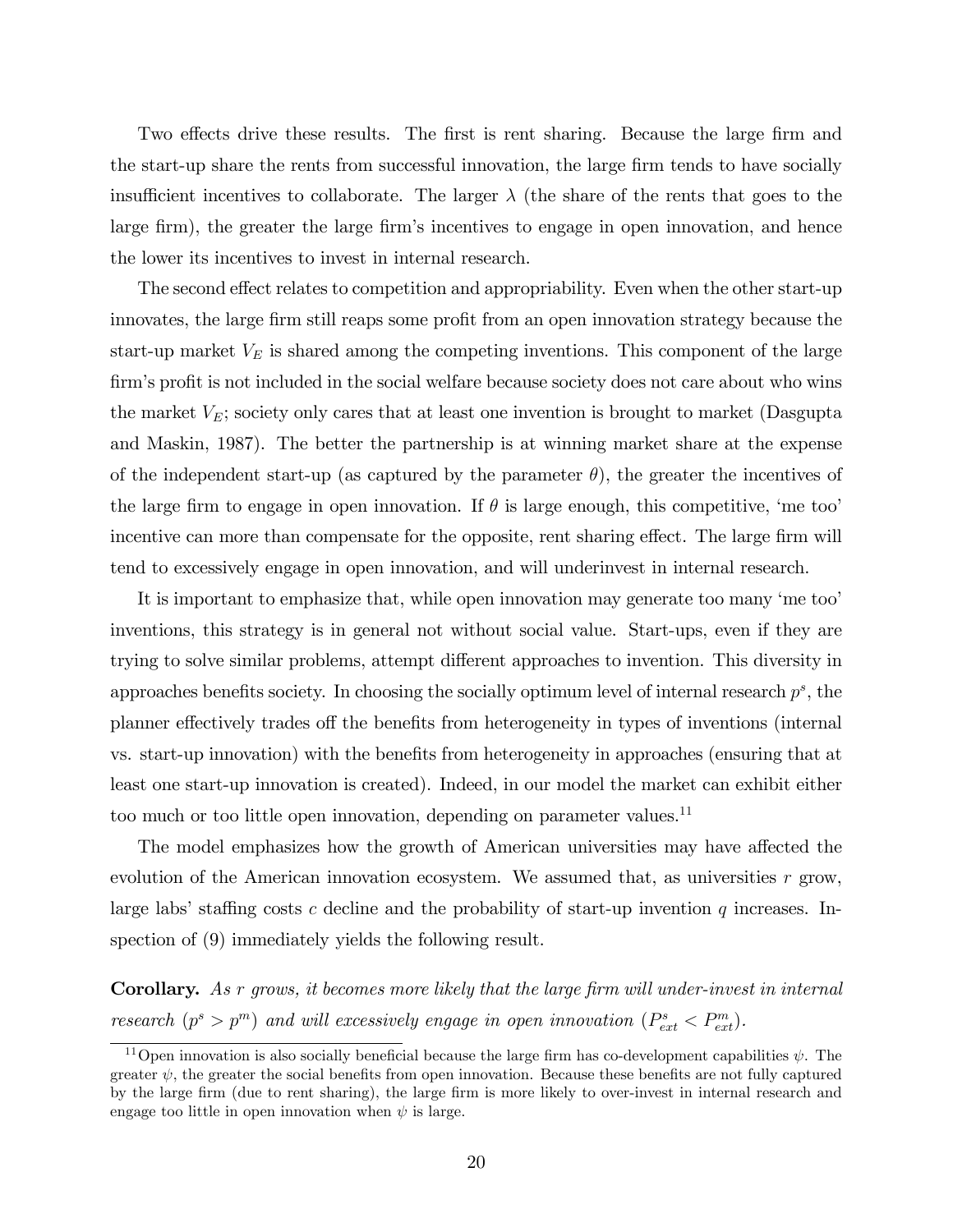Intuitively, underinvestment in internal research is more likely when start-up innovation is abundant  $(q(r))$  large), because then the risk of 'me too' inventions is more serious. Large firms would generate more social welfare if they devoted some of their resources to internal research, instead of trying to acquire inventions in the market.

Equation  $(9)$  characterizes the sign (or direction) of the inefficiency—whether we have underinvestment or overinvestment in internal research. We can also examine how changes in r affect the *size* of the inefficiency. The size of the inefficiency is given by

$$
p^s - p^m = \frac{V_E}{c} \left[ \lambda \left( 1 + \frac{1+\theta}{2} \frac{q}{1-q} \right) - \frac{\psi}{q+\psi} \right]. \tag{10}
$$

There is an interesting asymmetry in how r affects  $p^s - p^m$ . When r is large, underinvestment in internal research  $(p^s > p^m)$  is more likely because a bigger q tends to make the term in square brackets positive. In addition, a large  $r$  also lowers  $c$ , the cost of staffing a lab. This magnifies the size of the inefficiency, because the term  $V_E/c$  in (10) becomes bigger. By contrast, when  $r$  is small, the term in square brackets is negative and overinvestment in internal research occurs. Nevertheless, the size of the inefficiency  $p^s - p^m$  may remain small (in absolute value) because, when  $r$  is small,  $c$  tends to be large. This asymmetry suggests that the problem of underinvestment in internal research that occurs when universities  $r$  spur a lot of start-up activity may be more severe than the problem of overinvestment in internal research that occurs when universities are small.<sup>12</sup>

### 4 The benefits of diversity

Recent evidence indicates that, in the last few decades, large corporations have withdrawn from internal research. From this fact alone, one cannot conclude that American innovation is at risk. An ecosystem where research is mostly performed by universities and start-ups may be nimbler and more efficient than one where large corporations and their labs play a more important role.

Nevertheless, the opposite view that changes in an innovation ecosystem are always beneficial is also simplistic. As the model above shows, the incentives of large firms to engage in collaboration and open innovation can be excessive from societyís standpoint. This problem is most likely to be severe when universities create a vibrant start-up ecosystem where

 $12$ This intuition is reinforced by other considerations. For instance, when consumer surplus is added to the analysis, underinvestment in internal research also becomes a more serious problem.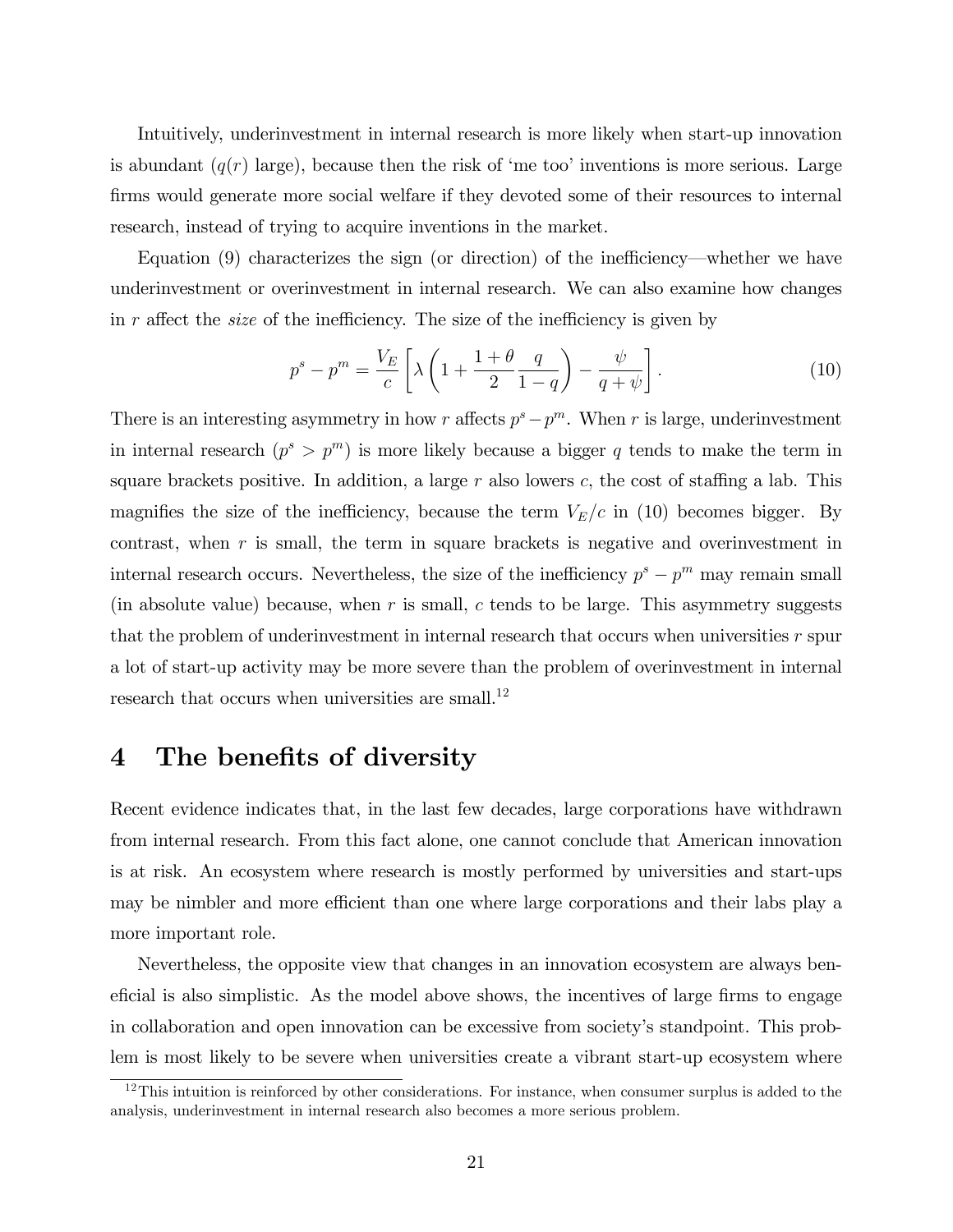start-up innovation is plentiful. In that case, the open innovation strategy of large firms can result in 'me too' innovations that the market would have generated anyway. Society would benefit if large firms invested more of their resources in internal research.

The welfare analysis in the model is predicated on the assumption that large firms in their labs produce inventions that are qualitatively different from those produced by universities and smaller firms. In that case, the demise of the large corporate lab can reduce social welfare by reducing diversity in the types of inventions produced. There are several reasons why large firms may focus on inventions that are different from those created by other types of organizations.

First, large firms' research may differ from small firms' research because large firms have access to greater financial resources and can tackle multidisciplinary problems by integrating multiple knowledge streams and capabilities (Tether, 1998; Pisano, 2010). In the semiconductor industry, for instance, Kapoor (2013) finds that integrated incumbents adapted to increasing vertical disintegration by reconfiguring their activities more towards systemic innovations (which require extensive coordination and communication across different stages of production and actors) and less towards autonomous innovations (which require relatively little adjustment). Similarly, Lecuona (2017) finds that large firms were more likely to leverage general purpose technologies to introduce architectural innovations in mobile telephony handsets.

Large firms may also benefit from closer coordination between R&D and manufacturing. According to Holbrook et al. (2000: 1030), "cross-functional coordination not only contributed to [semiconductor Örm] Fairchildís great early commercial success, but it also led to Fairchild's two major breakthroughs: the planar process and integrated circuits". Fabless firms specializing on the design of innovative integrated circuits, while avoiding the high costs of building and operating manufacturing facilities, may find it hard to come up with this type of innovations.

An advantage of large corporate labs is that they can organize their research by problem, rather than by discipline, the approach generally taken by universities. Germany's slow entry to the biotechnology sector, for example, has been partly attributed to the rigidity of German university departments (Rosenberg, 1991). Furthermore, commercialization of university research may be subject to 'frictions', such as geographical isolation from the relevant industry actors (Belenzon and Schankerman, 2013; Bikard and Marx, 2015). This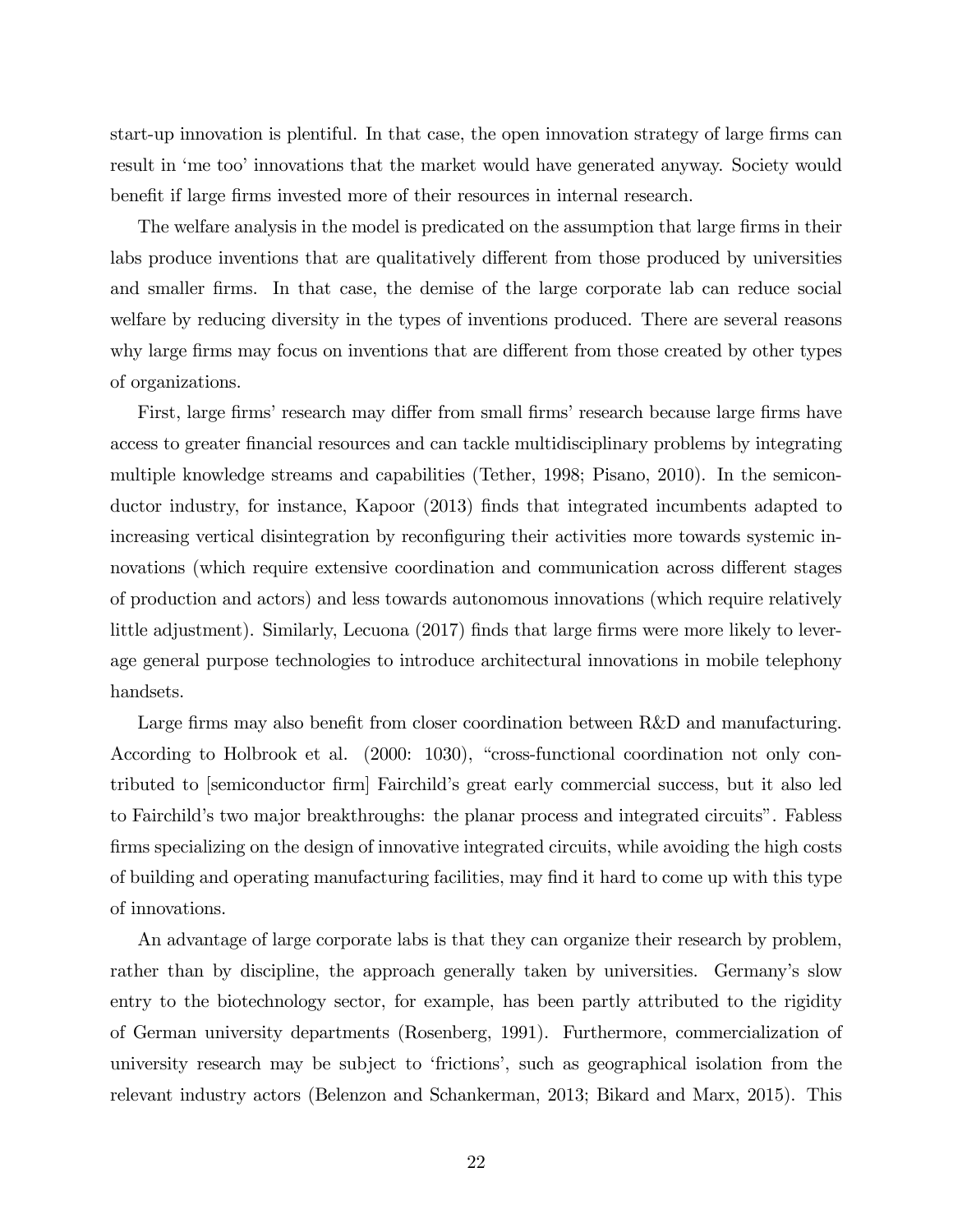may hinder or delay technology transfer from universities to industry. Consistent with this, as Bikard  $(2015)$  finds, and Arora et al.  $(2017)$  confirm, industry research is more readily used by industry inventors than university research.

While our model emphasizes that the demise of the large corporate lab can be detrimental to society because large and small firms focus on different types of innovations, in reality the demise of the large corporate lab can be a problem for society also because their research activities produce significant external benefits. Xerox has been widely criticized for failing to appropriate the returns of innovations such as the Örst personal computer with a graphical user interface. Yet, these innovations paved the way for the rise of other American technology giants, such as Apple and Microsoft.

The Xerox case also points to an additional class of external benefits that may arise from the activities of large labs: spin-off activity. Agrawal et al.  $(2014)$  find a large innovation premium in regions where numerous small labs coexist with at least one large lab, compared to regions of a similar size without many small labs or a large lab. One important reason appears to be the spin-off activity of large labs, which suggests the presence of significant positive externalities generated by the research activities of large Örms. Thus, the best innovation ecosystems may be those where large and small firms coexist.

Steven Klepper (2016) has systematically documented the importance of spin-offs in the US innovation ecosystem. He found that in many high-tech industries, including the early automobile industry, semiconductors and lasers, the leading Örms spawned more and better spin-offs. For instance, between 1895 and 1966, spin-offs accounted for  $20\%$  of all the entrants in the automobile industry (145 of 725), but 67% (14 of 21) of the later industry leaders. In semiconductors, spin-offs by a single early leader, Fairchild Semiconductor, arguably led to the creation of one of the industrial wonders of the modern world—Silicon Valley. The comparison between Fairchild and Texas Instruments is revealing. Texas Instruments was much better managed than Fairchild but also spawned far fewer spin-offs. This suggests the paradoxical conclusion that incompetence in managing a leading Örm may be, for society at least, a blessing in disguise. It is likely, in fact, that the spin-offs resulting from the mismanagement of people and research at Fairchild encouraged diversity and innovation far more than the efforts of a well-run Fairchild could have. Consistent with this view, Chesbrough  $(2002, 2003)$  finds that stronger links between Xerox and the spin-offs it generated tended to inhibit spin-off performance. The key problem was not Xerox's initial equity position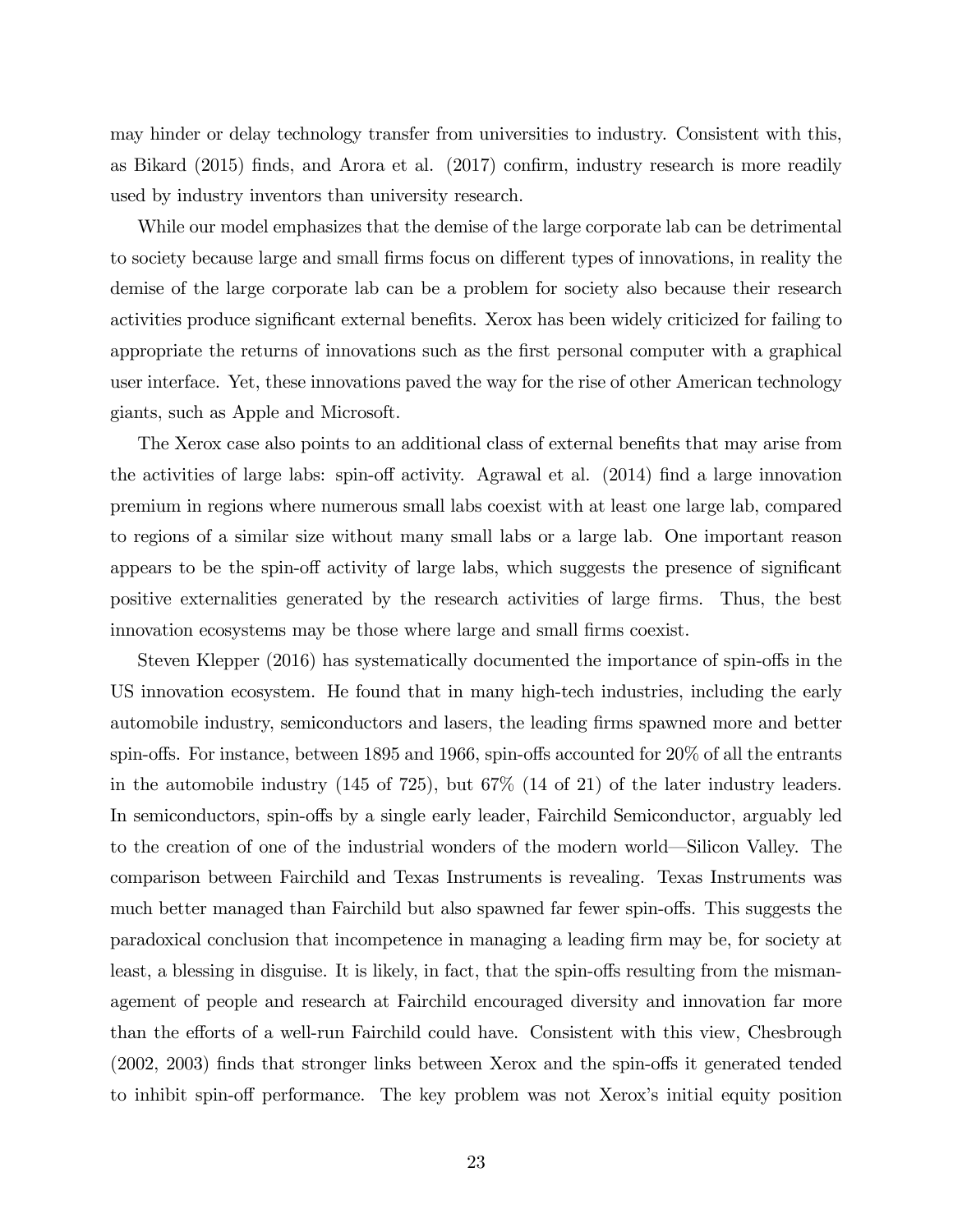in the spin-offs per se, but Xerox's practices in managing the spin-offs, which discouraged experimentation by forcing them to look for applications close to Xerox's existing businesses.

## 5 Conclusion

As documented here and in related work, large US firms are investing less in scientific research and focusing more on development. Small firms also do not appear to make up for a significant portion of the research shortfall. This evidence is consistent with a division of innovative labor where universities specialize in research, small start-ups convert promising new findings into inventions and larger, more established Örms specialize in product development and commercialization.

While this increasingly compartmentalized division of innovative labor may be efficient, in this paper we strike a more cautionary note. Using a simple model, we show that, even in the absence of appropriability problems, profit-maximizing firms may under-invest in internal research. In our model, large and small firms focus on solving different problems. Large firms, for instance, may have an advantage at producing innovations that are more complex or costly than those produced by smaller firms or universities. Large firms can use their assets either to commercialize their internal inventions, or to commercialize external inventions acquired from small firms. We show that, although there are benefits in duplicating small firms' research efforts (as any one small firm can fail), sometimes large firms have an excessive incentive to engage in an 'open innovation' strategy. The reason is that large firms may win market share, even when these markets are already populated by other firms trying to commercialize similar inventions. Society, on the other hand, would benefit from greater investment in internal research, as this would result in greater diversity of innovations. Thus, the risk we highlight is that open innovation may tend to crowd out more costly or architectural types of research done in large corporate labs.

In addition, of course, large firms' research efforts may be plagued by appropriability problems. Research is an activity that is well-known to produce important spillovers. Increasing competition, by exacerbating appropriability problems, may reduce the private incentives to invest in internal research, even if its value to society is large.

Rosenberg suggested that diversity in organizational forms is conducive to technological and economic growth. He argued that capitalist economies encourage experimentation by large and small Örms, whereas planned, centralized economies put excessive faith on the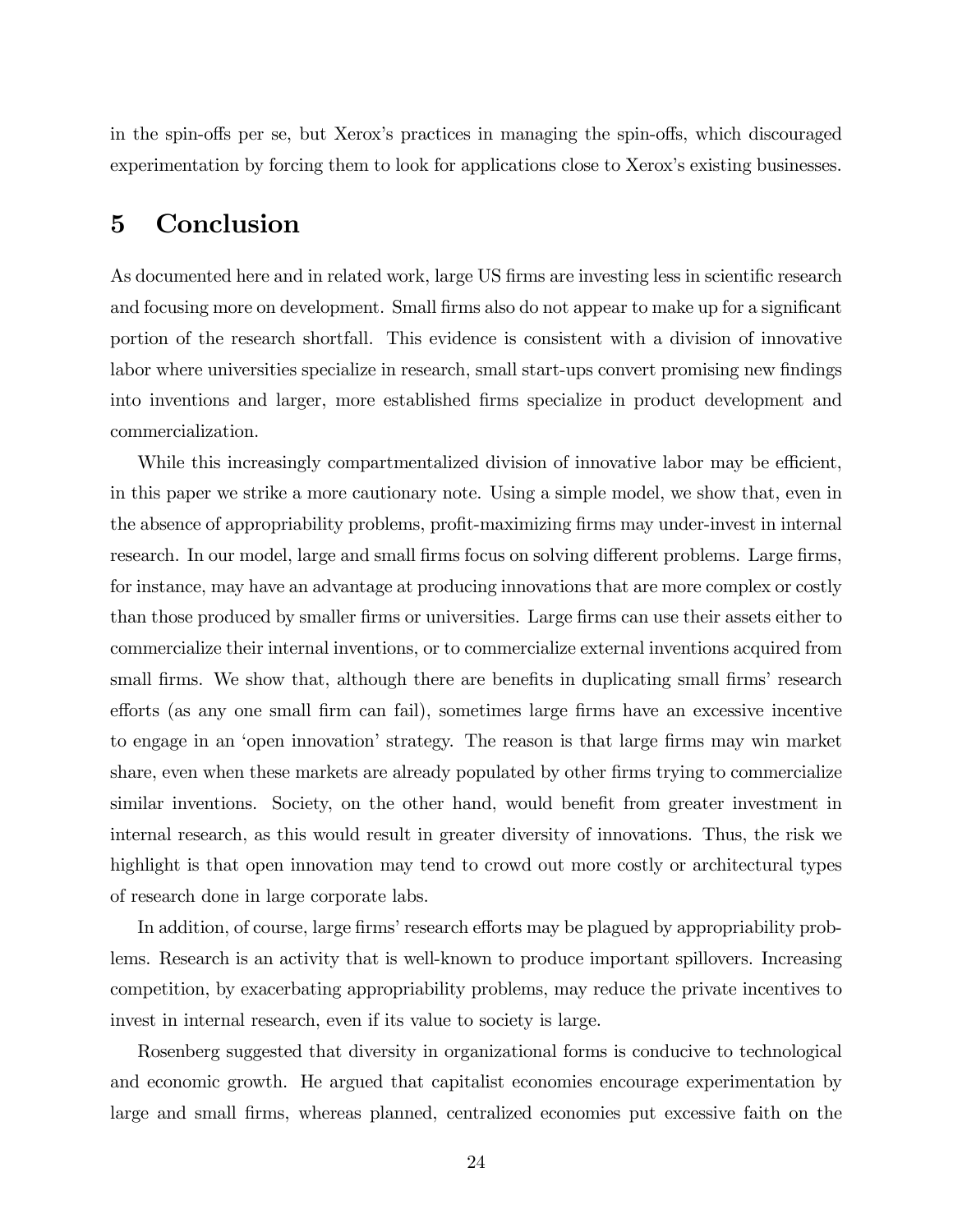importance of large size (Rosenberg, 1992). In recent times, one key component of the US innovation ecosystem—the large corporate lab—has diminished in importance. This decrease in diversity may be a reason for concern.

# References

- [1] Agrawal A, Cockburn I, Galasso A, Oettl A. 2014. Why are some regions more innovative than others? The role of small firms in the presence of large labs. *Journal of Urban*  $Economics$  81: 149–165.
- [2] Arora A, Belenzon S, Patacconi A. 2018. The decline of science in corporate R&D. Strategic Management Journal 39(1): 3-32.
- [3] Arora A, Belenzon S, Sheer L. 2017. Back to Basics: Why do Firms Invest in Research? NBER Working Paper No. 23187.
- [4] Arora A, Cohen WM, Walsh JP. 2016. The acquisition and commercialization of invention in American manufacturing: incidence and impact. Research Policy  $45(6)$ : 1113– 1128.
- [5] Arora A, Fosfuri A, Gambardella A. 2001. Markets for Technology: Economics of Innovation and Corporate Strategy. MIT Press: Cambridge, MA.
- [6] Belenzon S, Schankerman M. 2013. Spreading the word: Geography, policy, and knowledge spillovers. Review of Economics and Statistics, 95(3): 884-903.
- [7] Bikard M, Marx M. 2015. Frictions in the áow of academic knowledge to industry: Evidence from simultaneous discoveries. Working paper, London Business School, London, UK.
- [8] Bhaskarabhatla A, Hegde D. 2014. An organizational perspective on patenting and open innovation. Organization Science  $25(6)$ : 1744–1763.
- [9] Block F, Keller MR. 2009. Where do innovations come from? Transformations in the US economy, 1970–2006. Socio-Economic Review  $7(3)$ : 459–483.
- [10] Bresnahan TF. Gambardella A. 1998. The division of inventive labor and the extent of the market. In General Purpose Technologies and Economic Growth, E. Helpman (ed). MIT Press: Cambridge, MA: 253–281.
- [11] Bruce R. 1987. The Launching of Modern American Science, 1846- 1876. Alfred A. Knopf: New York.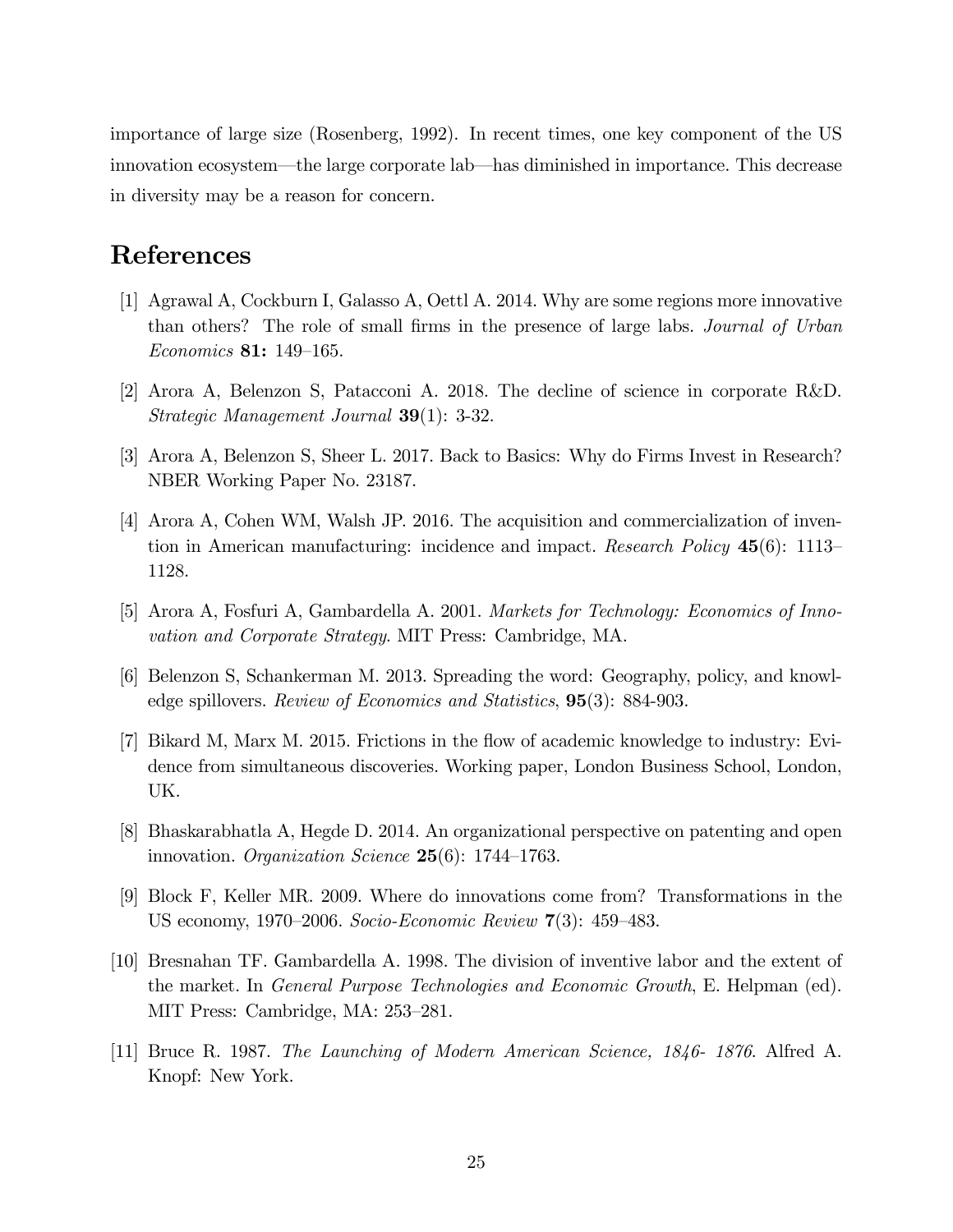- [12] Carlson BW. 2013. Innovation and the modern corporation. From heroic invention to industrial science. In Companion Encyclopedia of Science in the Twentieth Century, Krige J, Pestre D (eds). Routledge: New York, NY:  $203-226$ .
- [13] Chesbrough H. 2002. Graceful exits and missed opportunities: Xeroxís management of its technology. Business History Review  $76(4)$ : 803–837.
- [14] Chesbrough H. 2003. The governance and performance of Xerox's technology spin-off companies. Research Policy  $32(3)$ : 403–421.
- [15] Cohen WM, Malerba F. 2001. Is the tendency to variation a chief cause of progress? Industrial and Corporate Change  $10(3)$ : 587–608.
- [16] Coombs R, Georghiou L. 2002. A new "industrial ecology". Science  $296(5567)$ : 471–471.
- [17] Dasgupta P, Maskin E. 1987. The simple economics of research portfolios. Economic Journal  $97(387)$ : 581–595.
- [18] Drake N. 2014. Basic science finds corporate refuge. Nature  $509: 18–19$ .
- [19] Dushnitsky G, Lenox MJ. 2005. When do Örms undertake R&D by investing in new ventures? Strategic Management Journal  $26(10)$ : 947–965.
- [20] Eesley CE, Miller WF. 2018. Impact: Stanford Universityís economic impact via innovation and entrepreneurship. Foundations and Trends in Entrepreneurship  $14(2)$ : 130–278.
- [21] Geiger RL. 2004. To Advance Knowledge: The Growth of American Research Universities, 1900-1940. Transaction Publishers: New Brunswick, NJ.
- [22] Holbrook D, Cohen W, Hounshell D, Klepper S. 2000. The nature, sources, and consequences of firm differences in the early history of the semiconductor industry. *Strategic Management Journal*  $21(10/11)$ : 1017-1041.
- [23] Hoskisson RE, Hitt MA, Hill CWL. 1993. Managerial incentives and investment in R&D in large multiproduct firms. Organization Science  $4(2)$ : 325–341.
- [24] Hounshell DA. 1996. The evolution of industrial research in the United States. In Engines of Innovation: U.S. Industrial Research at the End of an Era, Rosenbloom RS, Spencer WJ (eds). Harvard Business Review Press: Boston, MA: 13–85.
- [25] Hounshell DA, Smith J. 1988. Science and Corporate Strategy: Du Pont R&D, 1902- 1980. New York: Cambridge University Press
- [26] Kay N. 1988. The R&D function: Corporate strategy and structure. In G. Dosi, C. Freeman, R. Nelson, G. Silverberg, C. Soete (Eds.), Technical Change and Economic Theory. Pinter: London.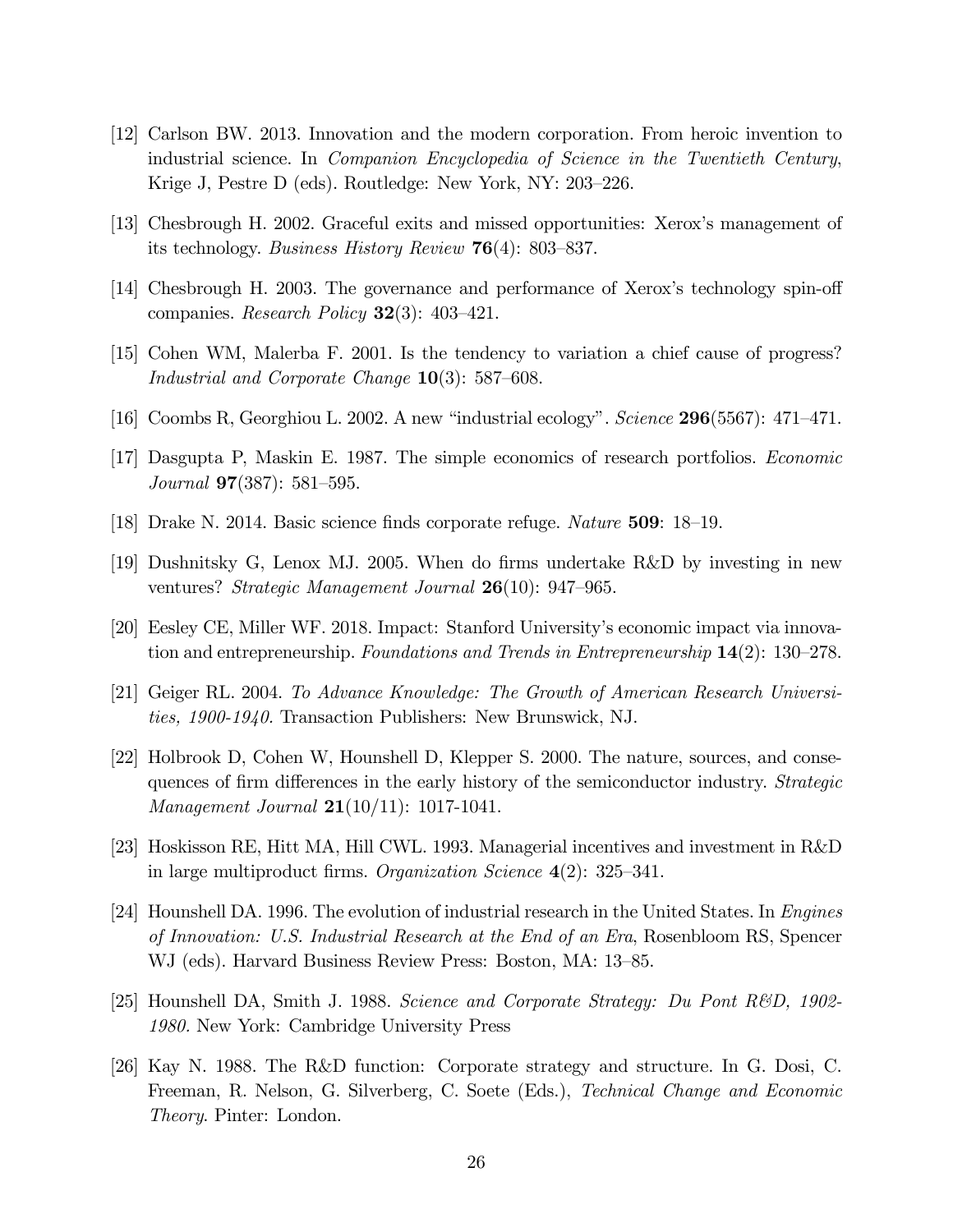- [27] Kaplan S, Lerner J. 2010. It ainít broke: The past, present, and future of venture capital. Journal of Applied Corporate Finance  $22(2)$ : 36–47.
- [28] Kapoor R. 2013. Persistence of integration in the face of specialization: How firms navigated the winds of disintegration and shaped the architecture of the semiconductor industry. Organization Science  $24(4)$ : 1195–2013.
- [29] Kenney M. 2011. How venture capital became a component of the US National System of Innovation. *Industrial and Corporate Change*  $20(6)$ : 1677–1723.
- [30] Klepper, S. (2016). Experimental capitalism: The nanoeconomics of American high-tech industries. Princeton University Press: Princeton NJ.
- [31] Kortum S, Lerner J. 2000. Assessing the contribution of venture capital to innovation. Rand Journal of Economics 31:  $674-692$ .
- [32] Lamoreaux NR, Sokoloff KL. 1999. Inventors, firms, and the market for technology in the late nineteenth and early twentieth centuries. In Learning by doing in markets, firms, and countries. University of Chicago Press, 19–60.
- [33] Lerner J. 2012. The architecture of innovation: The economics of creative organizations. Harvard Business Review Press: Cambridge, MA.
- [34] Mazzucato M. 2013. The Entrepreneurial State. Debunking Public vs. Private Sector Myths. Anthem Press: London, UK.
- [35] Mowery DC. 1983. Industrial research and Örm size, survival, and growth in American manufacturing, 1921–1946: An assessment. Journal of Economic History  $43(4)$ : 953– 980.
- [36] Mowery DC. 1995. The boundaries of the U.S. firm in R&D. In *Coordination and In*formation: Historical Perspectives on the Organization of Enterprise, Lamoreaux NR, Raff DMG (eds). University of Chicago Press: Chicago: 147–182.
- [37] Mowery DC. 2009. Plus ca change: Industrial R&D in the "third industrial revolution". Industrial and Corporate Change  $18(1)$ : 1–50.
- [38] Mowery DC. 2010. Military R&D and innovation. Handbook of the Economics of Innovation  $2: 1219 - 1256$ .
- [39] Mowery DC, Rosenberg N. 1993. National innovation system of the United States. In Nelson RR (ed.) National innovation systems: A comparative study. Oxford, UK: Oxford University Press.
- [40] Mowery DC, Rosenberg N. 1998. Paths of innovation: Technological change in 20thcentury America. Cambridge University Press.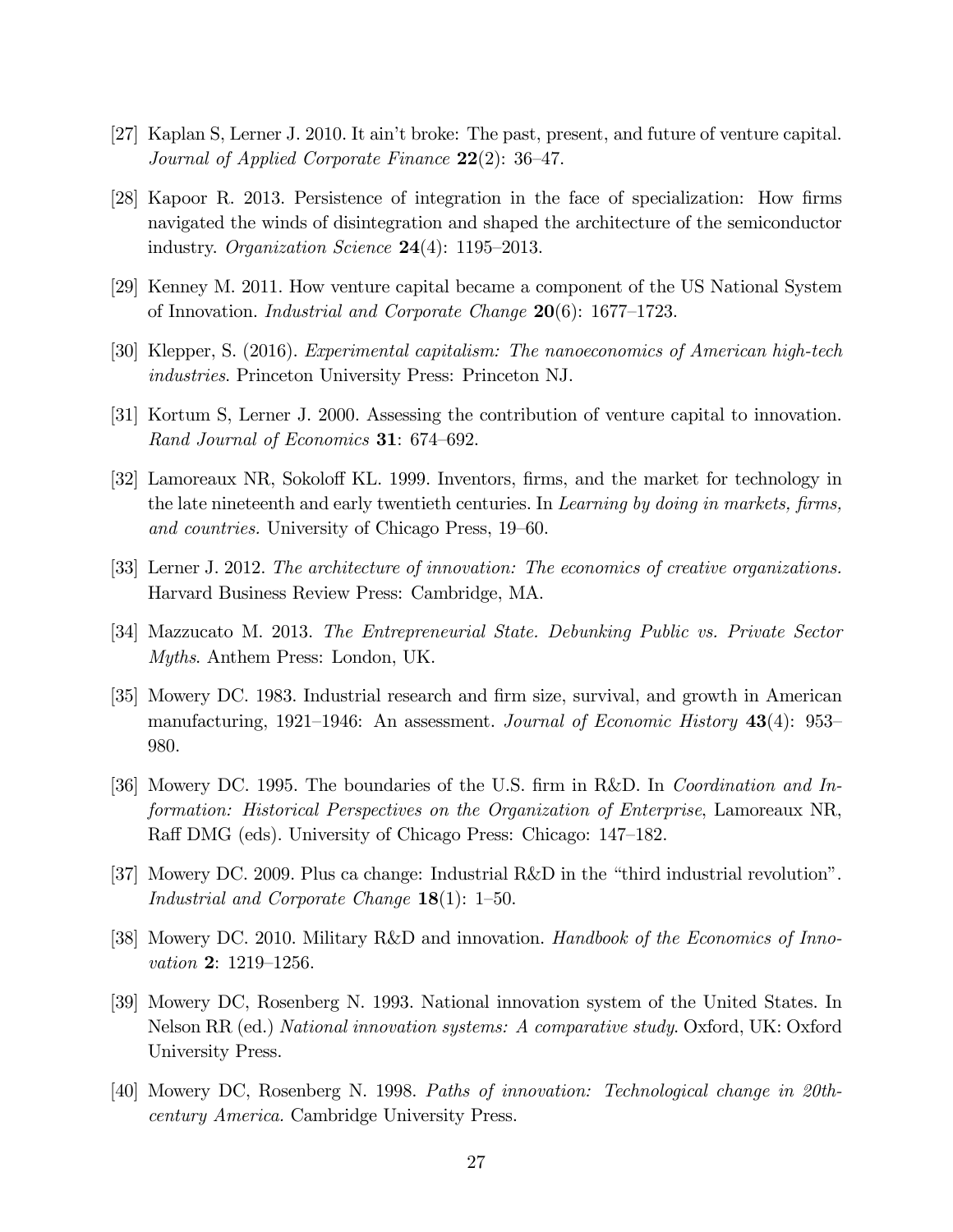- [41] Nelson, R.R. and Rosenberg, N., 1993. Technical innovation and national systems. National innovation systems: A comparative analysis, pp.3-21. In Nelson, R.R. ed., 1993. National innovation systems: a comparative analysis. Oxford University Press.
- [42] NSF Science & Engineering Indicators 2012, Appendix Tables 4-3, 4-8 and 4-9.
- [43] NSF Science & Engineering Indicators 2016, Chapter 5. Academic Research and Development.
- [44] Pisano G. 2010. The evolution of science-based business: innovating how we innovate. Industrial and Corporate Change  $19(2)$ : 465–482.
- [45] Rosenberg N. 1974. Science, invention and economic growth. Economic Journal 84(333):  $90 - 108.$
- [46] Rosenberg N. 1990. Why do Örms do basic research (with their own money)?. Research policy  $19(2)$ : 165–174.
- [47] Rosenberg N. 1991. Critical issues in science policy research. Science and Public Policy 18(6):  $335-346$ .
- [48] Rosenberg N. 1992. Economic experiments. *Industrial and Corporate Change*  $1(1)$ : 181– 203.
- [49] Rosenberg N, Birdzell LE. 1986. How the West grew rich. Mumbai: Popular Prakashan.
- [50] Rosenberg N, Nelson RR. 1994. American universities and technical advance in industry. *Research Policy* **23** $(3)$ : **323**–348.
- [51] Rosenberg N, Nelson RR. 1996. The roles of universities in the advance of industrial technology. In Engines of Innovation: U.S. Industrial Research at the End of an Era, Rosenbloom RS, Spencer WJ (eds). Harvard Business Review Press: Boston, MA: 13–85.
- [52] Smith DK, Alexander RC. 1988. Fumbling the Future: How Xerox Invented, Then Ignored, the First Personal Computer. William Morrow and Company, New York.
- [53] Stokes DE. 1997. Pasteurís Quadrant: Basic Science and Technological Innovation. Brookings Institution Press.
- [54] Swann JP. 1988. Academic scientists and the pharmaceutical industry: Cooperative research in twentieth-century America. John Hopkins University Press: Baltimore.
- [55] Tether BS. 1998. Small and large firms: sources of unequal innovations? Research Policy  $27(7): 725 - 745.$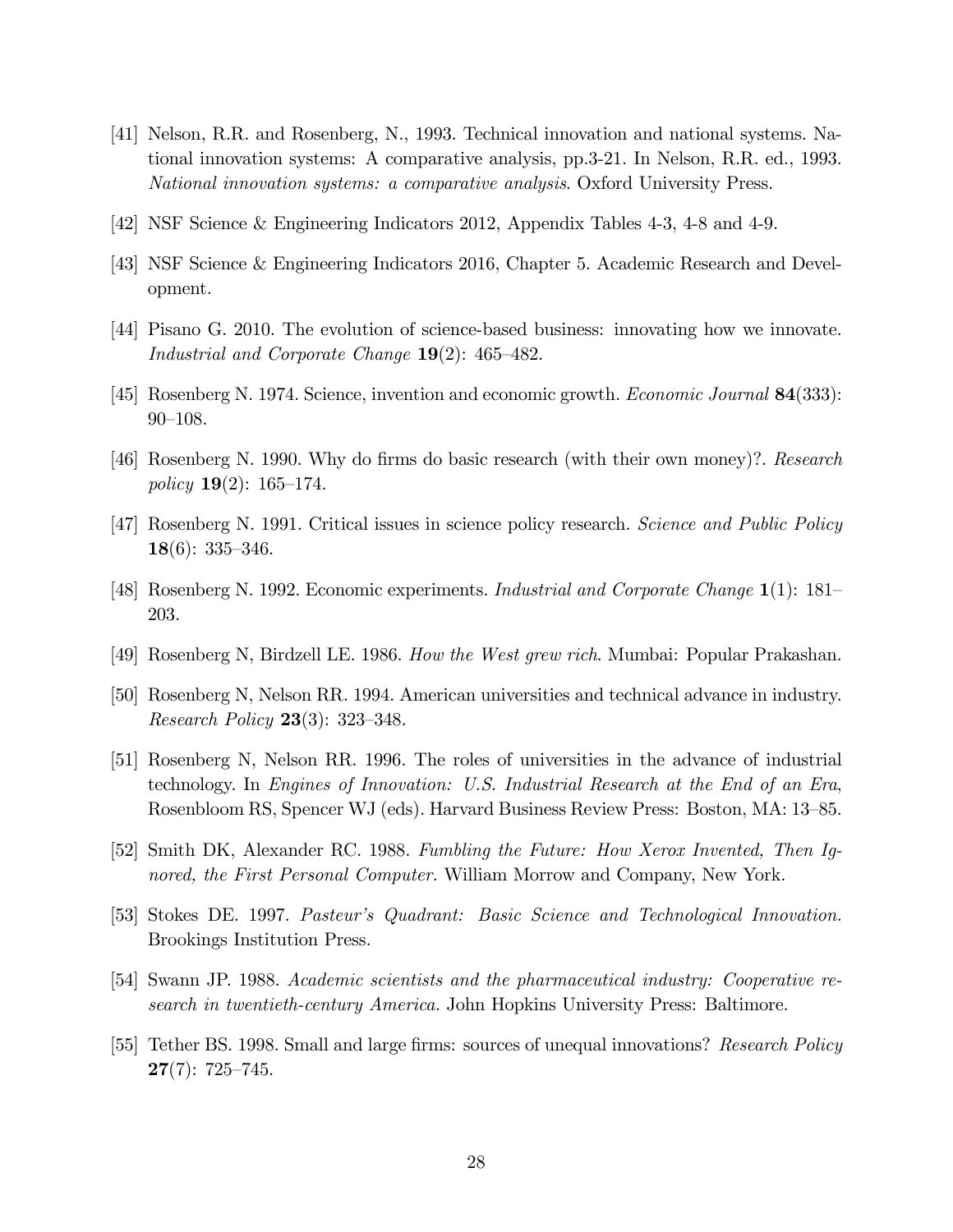#### Appendix 1: Comparative statics of internal research

Recall

$$
p^{m} = \frac{V_I}{c} \left[ 1 - (q + \psi) \left( (1 - q) + \frac{1 + \theta}{2} q \right) \lambda k \right].
$$

Let  $r \in [\underline{r}, \overline{r}]$  be the 'size' of American universities. Assume c and q are functions of r, with  $\frac{dc}{dr} \leq 0$ ,  $\frac{dq}{dr} \geq 0$ ,  $q(\underline{r}) = \underline{q} > 0$  and  $q(\overline{r}) = \overline{q} \leq 1$ . Define

$$
f(r) = \frac{V_I}{c(r)}
$$
  

$$
g(r) = 1 - (q(r) + \psi) \left( (1 - q(r)) + \frac{1 + \theta}{2} q(r) \right) \lambda k.
$$

We want to provide conditions under which  $p^m$  first increases then decreases in r. Note

$$
\frac{d^2p^m}{dr^2} = f''g + fg'' + 2f'g'
$$
\n(11)

where primes denote derivatives with respect to  $r$ . Because  $c$  is (weakly) decreasing in  $r$ ,  $f' \geq 0$ . The sign of  $g'$  is a priori ambiguous. However, if

$$
2\theta \ge \psi(1-\theta)
$$

then  $g' \leq 0$  over the relevant range  $q \in (0,1]$ . To see this, note that  $g(r)$  is convex in q and achieves minimum at  $q^{\min} = \frac{1-\frac{\psi}{2}(1-\theta)}{1-\theta}$  $\frac{\frac{1}{2}(1-\theta)}{1-\theta}$ . Note also that  $2\theta \geq \psi(1-\theta)$  implies that  $q^{\min} \geq 1$ and thus that  $q(r)$  decreases in q (and hence in r) over the relevant range. For instance, if  $\theta$ is close to 1, then condition  $2\theta \ge \psi(1 - \theta)$  holds and  $g(r) \simeq 1 - t(q + \psi)\lambda k$  is decreasing in  $q$  (and r).

Because  $2\theta \geq \psi(1-\theta)$  implies that  $f'g' \leq 0$ , (11) is negative if f and g are not "too convex" in  $r$ . Note that

$$
f'' = \underbrace{\frac{d^2 f}{dc^2} \left(\frac{dc}{dr}\right)^2}_{\geq 0} + \underbrace{\frac{df}{dc} \frac{d^2 c}{dr^2}}_{\leq 0}
$$

is negative if c is "sufficiently convex". Similarly, let  $h = (q + \psi) ((1 - q) + \frac{1+\theta}{2}q) \lambda k$ . Then

$$
g'' = -\frac{d^2h}{dq^2} \left(\frac{dq}{dr}\right)^2 - \underbrace{\frac{dh}{dq} \frac{d^2q}{dr^2}}_{>0}
$$

is also negative if q is "sufficiently convex". For instance, if  $\theta \simeq 1$ , then  $\frac{d^2h}{dq^2} \simeq 0$  and any convex function  $q$  would do.